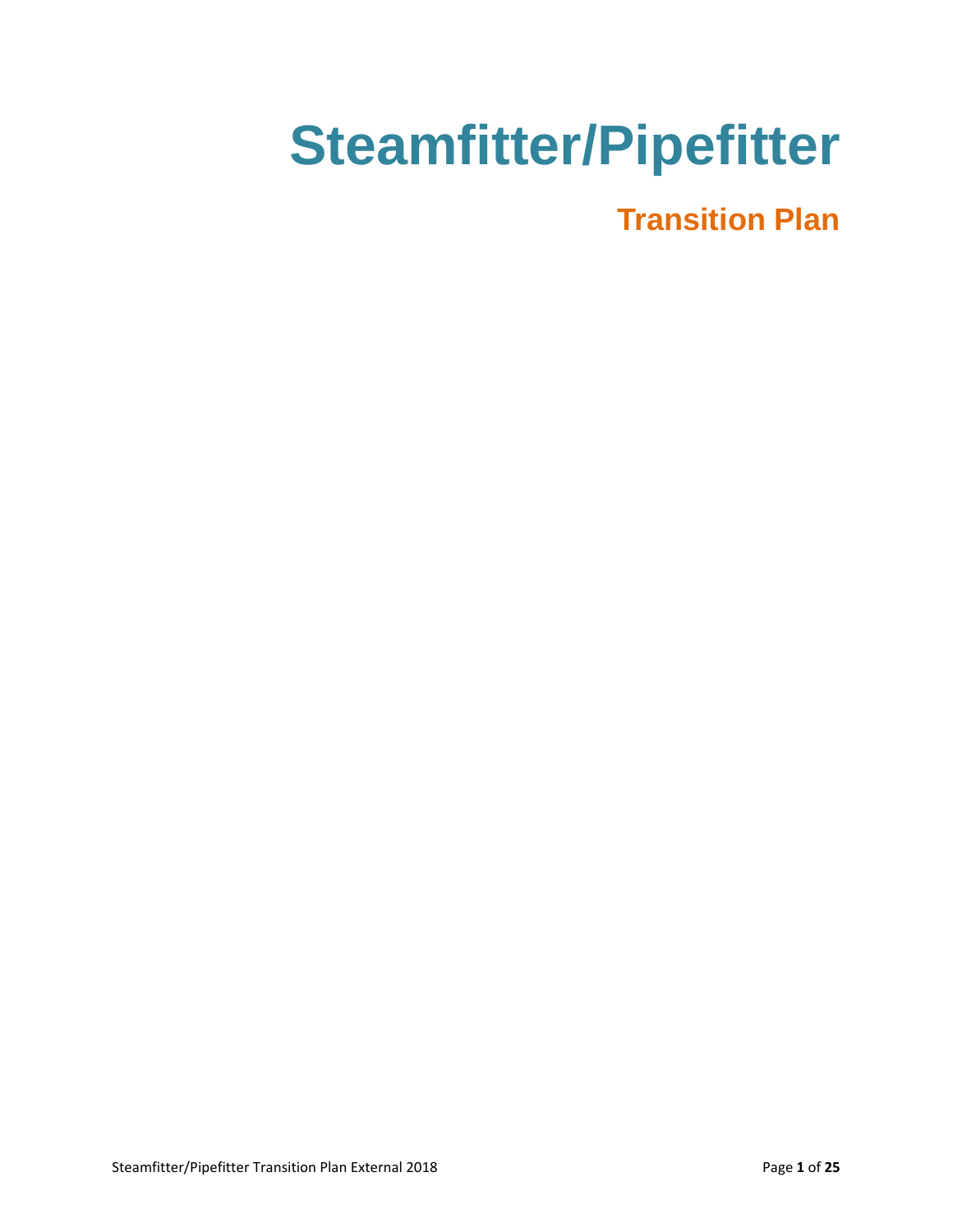### **Table of Contents**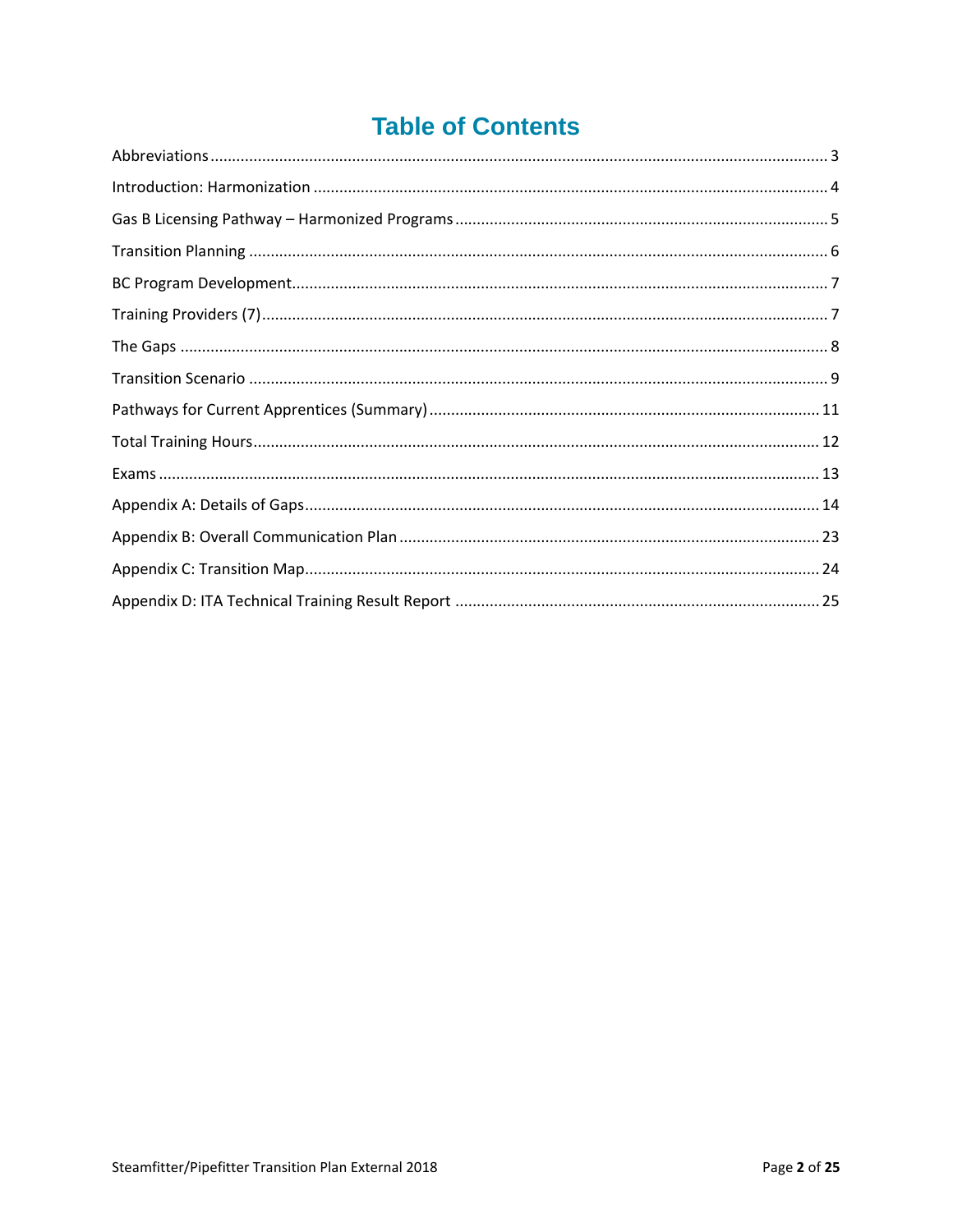### **Abbreviations**

<span id="page-2-0"></span>

| <b>CCDA</b>      | Canadian Council of Directors of Apprenticeship |
|------------------|-------------------------------------------------|
| <b>CL</b>        | Current level (2011)                            |
| DA               | Direct Access (ITA's registration system)       |
| F <sub>2</sub> F | Face to face (a training delivery method)       |
| <b>FDN</b>       | Foundation program                              |
| HL               | Harmonized level (April 2019)                   |
| <b>NOA</b>       | <b>Red Seal National Occupational Analysis</b>  |
| <b>RSOS</b>      | Red Seal Occupational Standard; replaces NOA    |
| <b>SFPF</b>      | Steamfitter/Pipefitter                          |
| <b>SLE</b>       | Standardized Level Exam                         |
| <b>TP</b>        | Training provider                               |
| <b>TT</b>        | Technical training                              |
| <b>TW</b>        | Trade worker                                    |
| <b>WBT</b>       | Work-based training                             |
|                  |                                                 |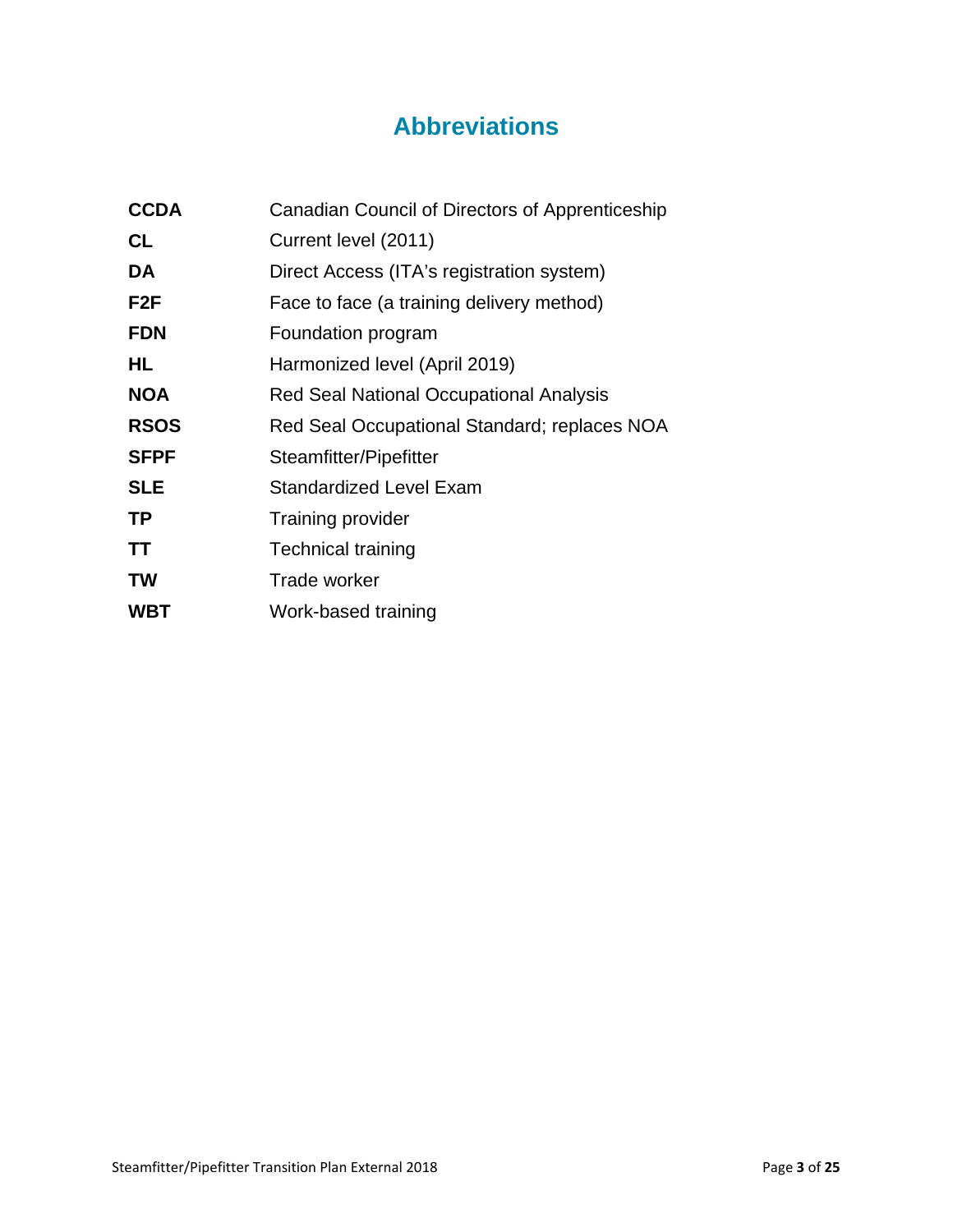### **Introduction: Harmonization**

<span id="page-3-0"></span>The Canadian Council of Directors of Apprenticeship (CCDA) is responsible for the Red Seal Program, which develops common interprovincial standards and examinations. The CCDA is undertaking the Harmonization Initiative in 30 Red Seal trades by 2020. British Columbia is an active participant in this initiative.

The goal is to substantively align apprenticeship systems across Canada by making apprenticeship training requirements more consistent in the Red Seal trades.

#### Harmonization Priorities

- 1. Use of Red Seal trade name
- 2. Consistent total training hours (inschool and on-the-job)
- 3. Same number of training levels
- 4. Consistent sequencing of training content, including use of most recent Red Seal Occupational Standard (RSOS).

| What's changing for<br><b>STEAMFITTER/</b><br><b>PIPEFITTER</b> | Changing<br>in BC? | What will it<br>be?               |
|-----------------------------------------------------------------|--------------------|-----------------------------------|
| <b>TRADE NAME</b>                                               | <b>NO</b>          | Steamfitter/<br><b>Pipefitter</b> |
| <b>NUMBER OF</b><br><b>TRAINING LEVELS</b>                      | <b>NO</b>          | 4                                 |
| <b>TOTAL HOURS</b><br>technical + work-based training           | <b>YES</b>         | 7200 hours                        |
| <b>TRAINING SEQUENCE</b><br>order of subjects taught            | <b>YES</b>         | <b>Changes to</b><br>sequence     |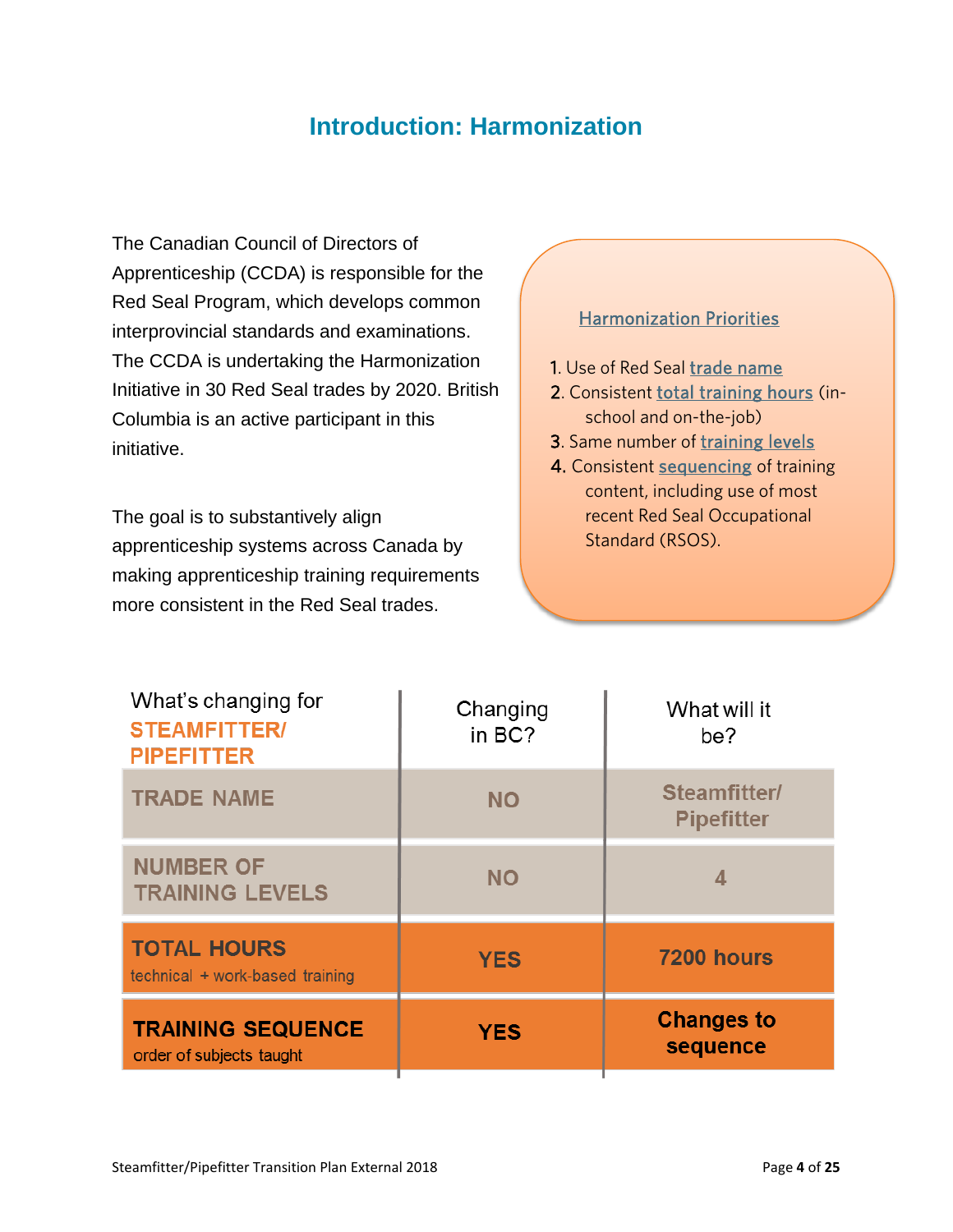### <span id="page-4-0"></span>**Gas B Licensing Pathway – Harmonized Programs**

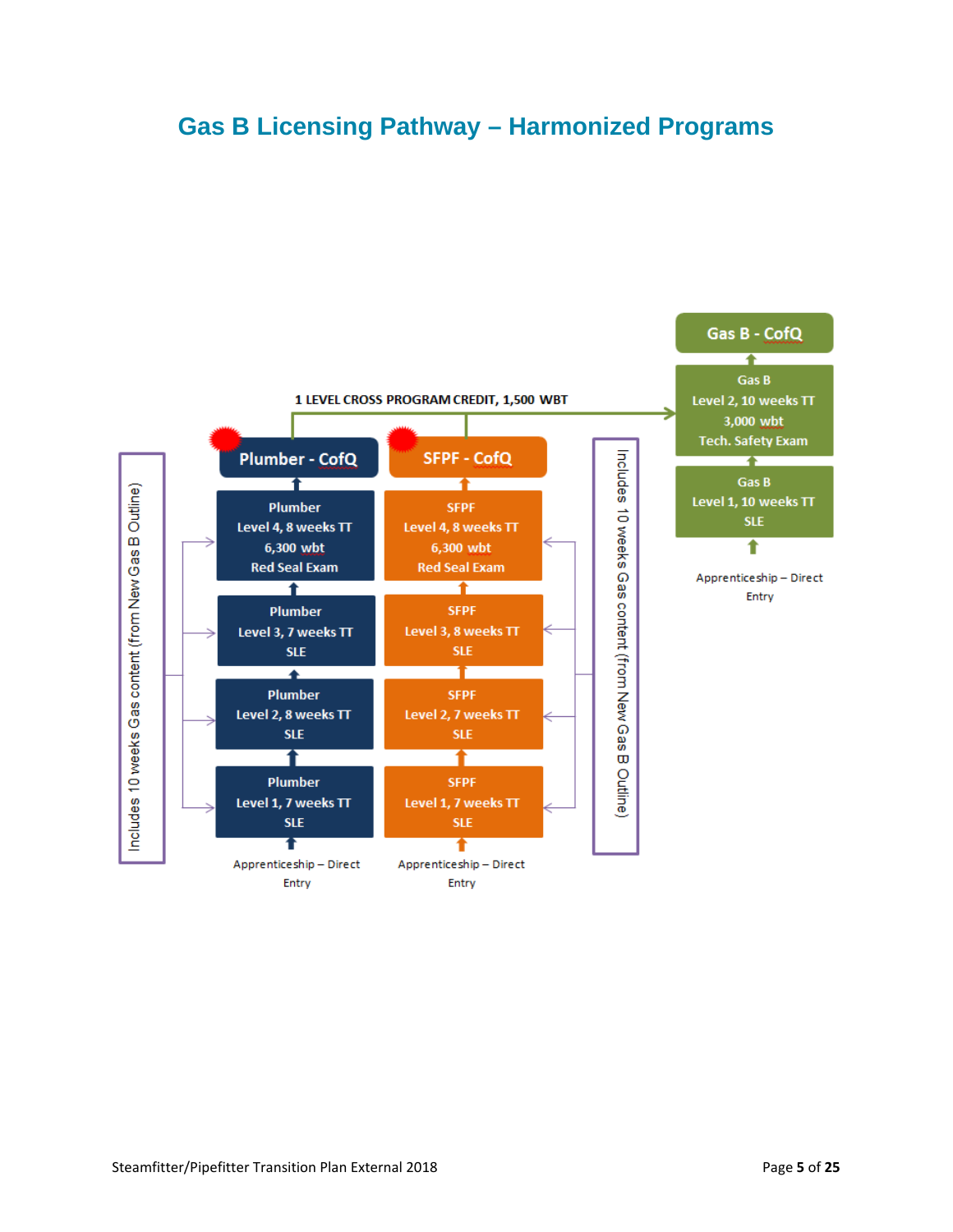### **Transition Planning**

<span id="page-5-0"></span>The re-sequencing of the Steamfitter/Pipefitter program through the Harmonization Initiative has resulted in significant changes to the sequencing of technical training.

We consulted with the 6 public and 1 private post-secondary institutions that deliver the Steamfitter/Pipefitter program, and also considered the input of our internal partners. We evaluated a number of scenarios, and the transition plan outlined in this document was identified as the best option. We have also ensured that there are options for all current apprentices to complete their apprenticeship.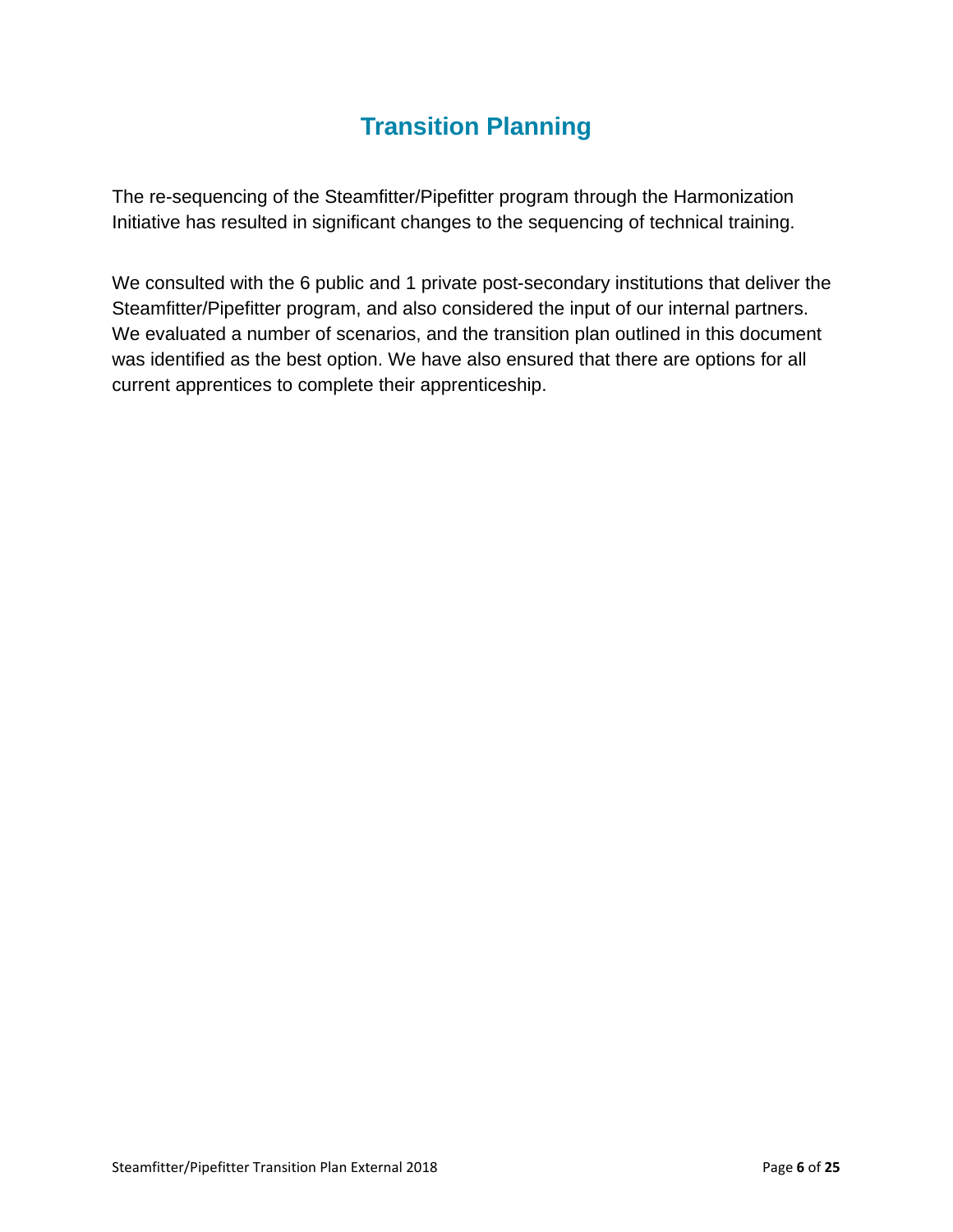### **BC Program Development**

<span id="page-6-0"></span>

### <span id="page-6-1"></span>**Training Providers (7)**

BC Institute of Technology Camosun College College of New Caledonia College of the Rockies

Okanagan College UA Piping Industry College Thompson Rivers University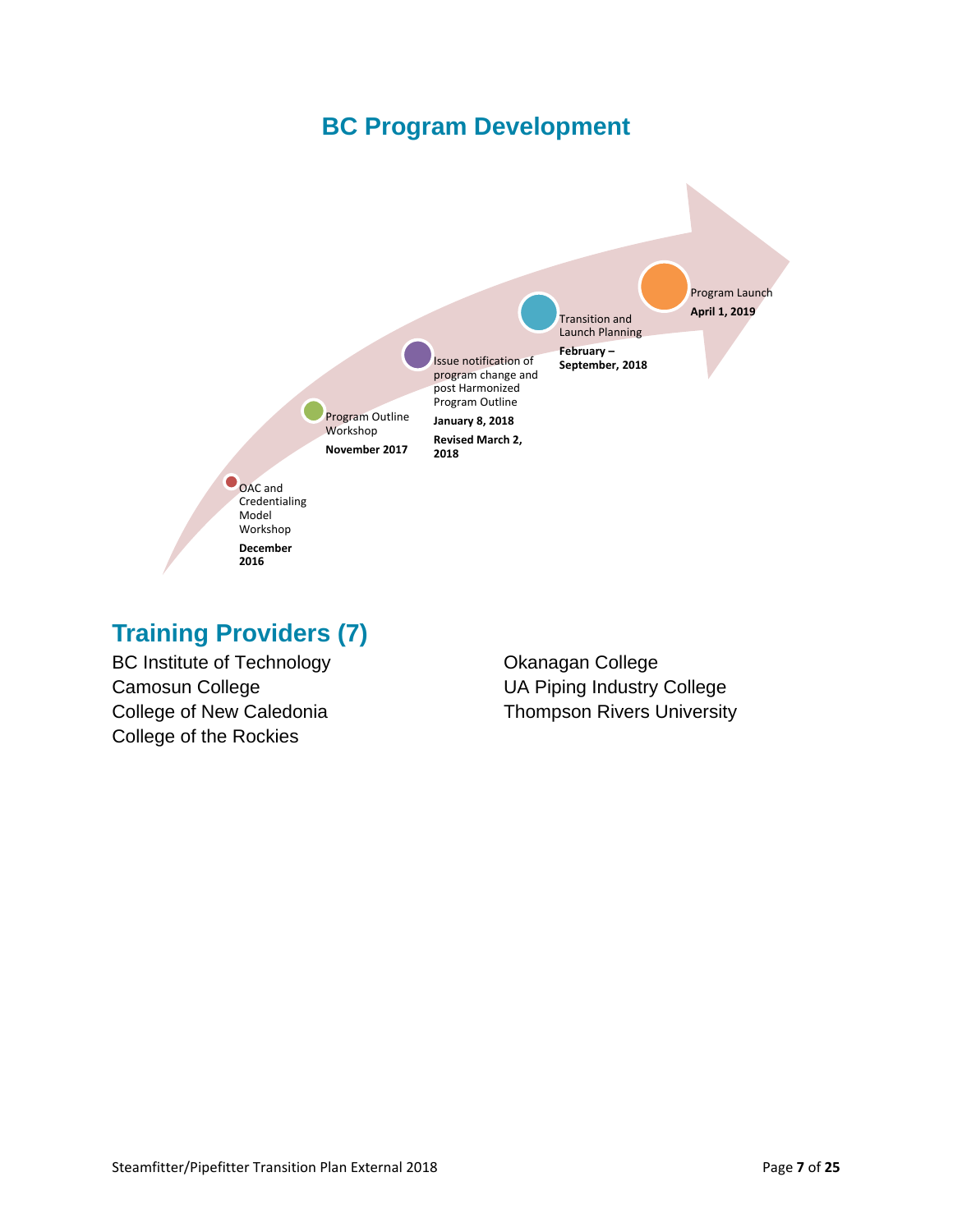### **The Gaps**

<span id="page-7-0"></span>

**Gap A (CL1HL2)** applies to a student who has completed Current Level 1 or Foundation and is moving into Harmonized Level 2.

**Gap B (CL2HL3)** applies to a student who has completed Current Levels 1 & 2 and is moving into Harmonized Level 3.

**Gap C (CL3HL4)** applies to a student who has completed Current Level 1, 2 & 3 and is moving into Harmonized Level 4.

**Gap** is an estimate of the hours of self-study and face-to-face instruction a student would need in order to complete the missing competencies if they transition to the harmonized program.

**Overlap** refers to the hours of content that a student who transitions to the harmonized program will be repeating.

**Note:** If a TW completes their training in the current program, they will not face a gap in their training. Gaps and overlaps only apply to apprentices who miss their opportunity to train out of the current program.

\*\*See **Appendix A: Details of Gaps** for a list of the missing competencies\*\*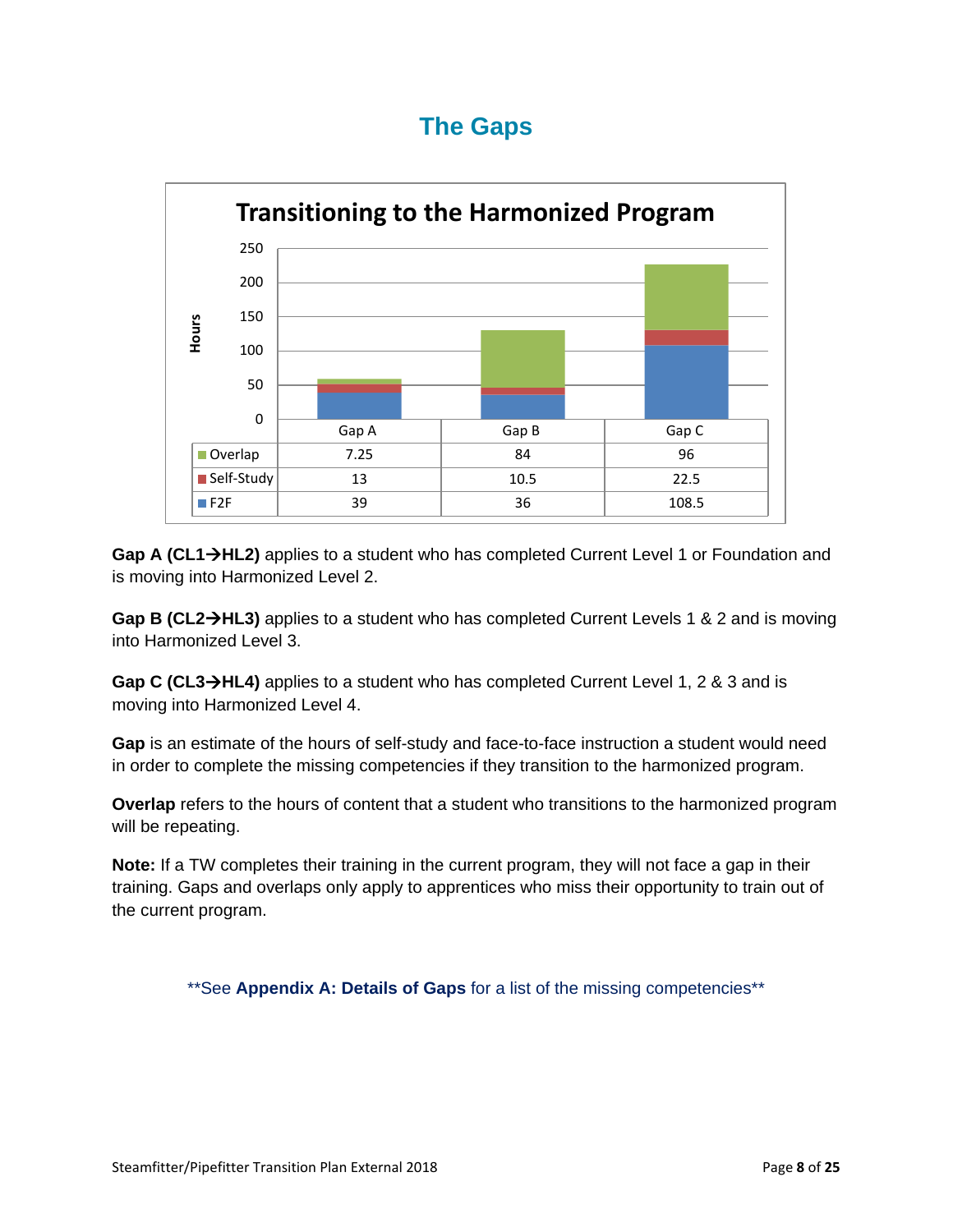### **Transition Scenario**

#### **Phased-in with Gap Training and Dual Streaming**

<span id="page-8-0"></span>

*Training Providers will be required to fill out an ITA Technical Training Result Report to report completion of Gap A Training.*

*The form can be found at [http://www.itabc.ca/sites/default/files/docs/apply/forms.](http://www.itabc.ca/sites/default/files/docs/apply/forms)*

*An example of the form can be found in Appendix D: ITA Technical Training Result Report.*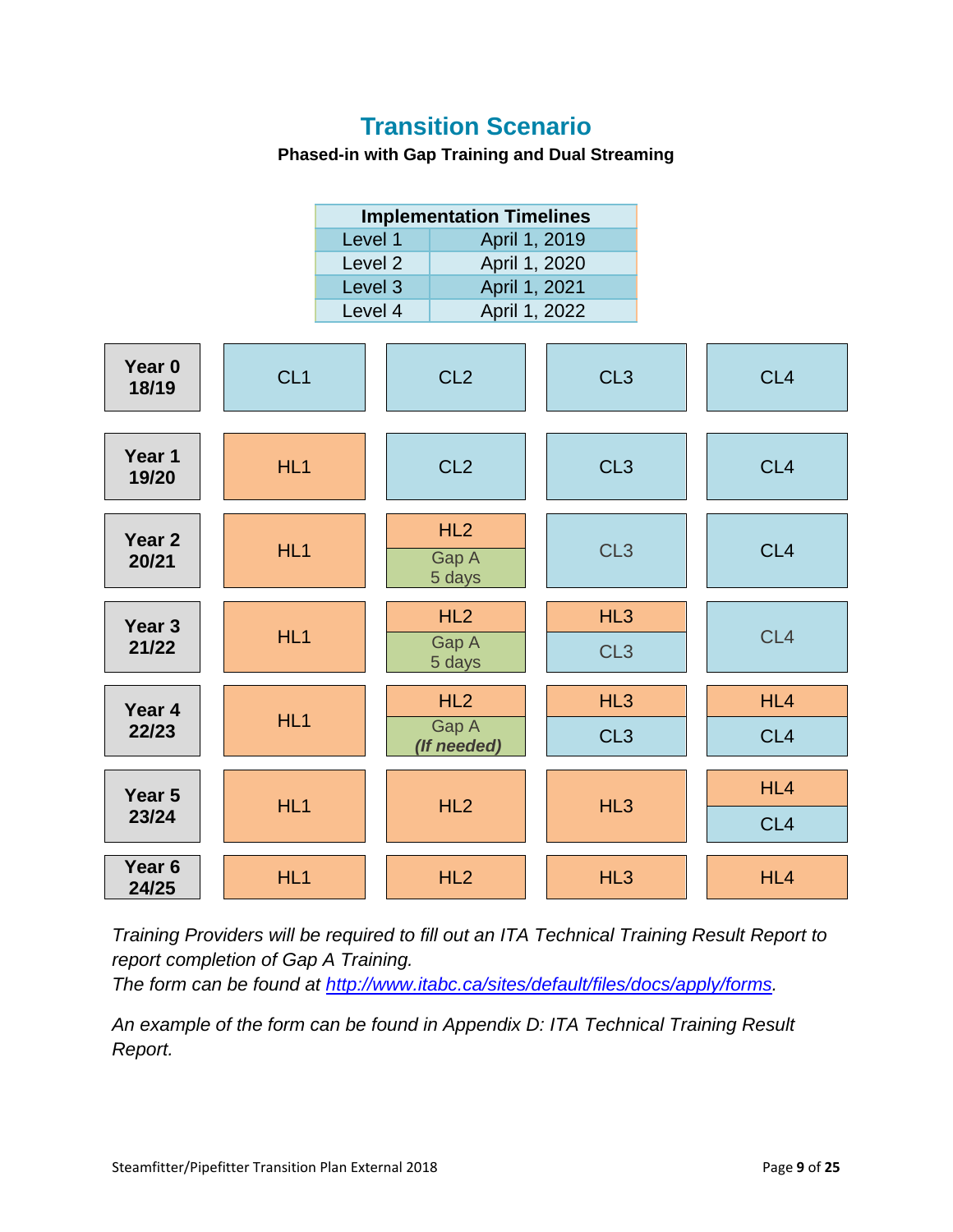#### **Pathways for Apprentices**

- **Completed CL1 –** complete CL2 (by March 2020), CL3 (by March 2023) and CL4 (by March 2024)
- **Completed CL1 and CL2 –** CL3 (by March 2023) and CL4 (by March 2024)
- **Completed CL1, CL2 andCL3 –** complete CL4 (by March 2024)
- **Completed HL1 –** complete HL2, HL3 and HL4, do not take CL2, CL3 or CL4
- **Completed HL1 and HL2 –** complete HL3 and HL4, do not take CL3 or CL4
- **Completed HL1, HL2 and HL3 –** complete HL4, do not take CL4

Apprentices may take the wrong course (i.e. a CL1 student takes HL2, or an HL1 student takes CL2).

Apprentices who take HL1 must wait until HL2 is implemented before continuing their training. This applies for other HLs as well.

#### **Risks Mitigation Strategies**

Ensure that apprentices are registered for the correct course. Check in DA to verify whether apprentice is in the harmonized (HL) or current program (CL).

Communicate with TW and ER that the apprentice cannot take CL2, but must wait for HL2 to be implemented. This applies for other HLs as well.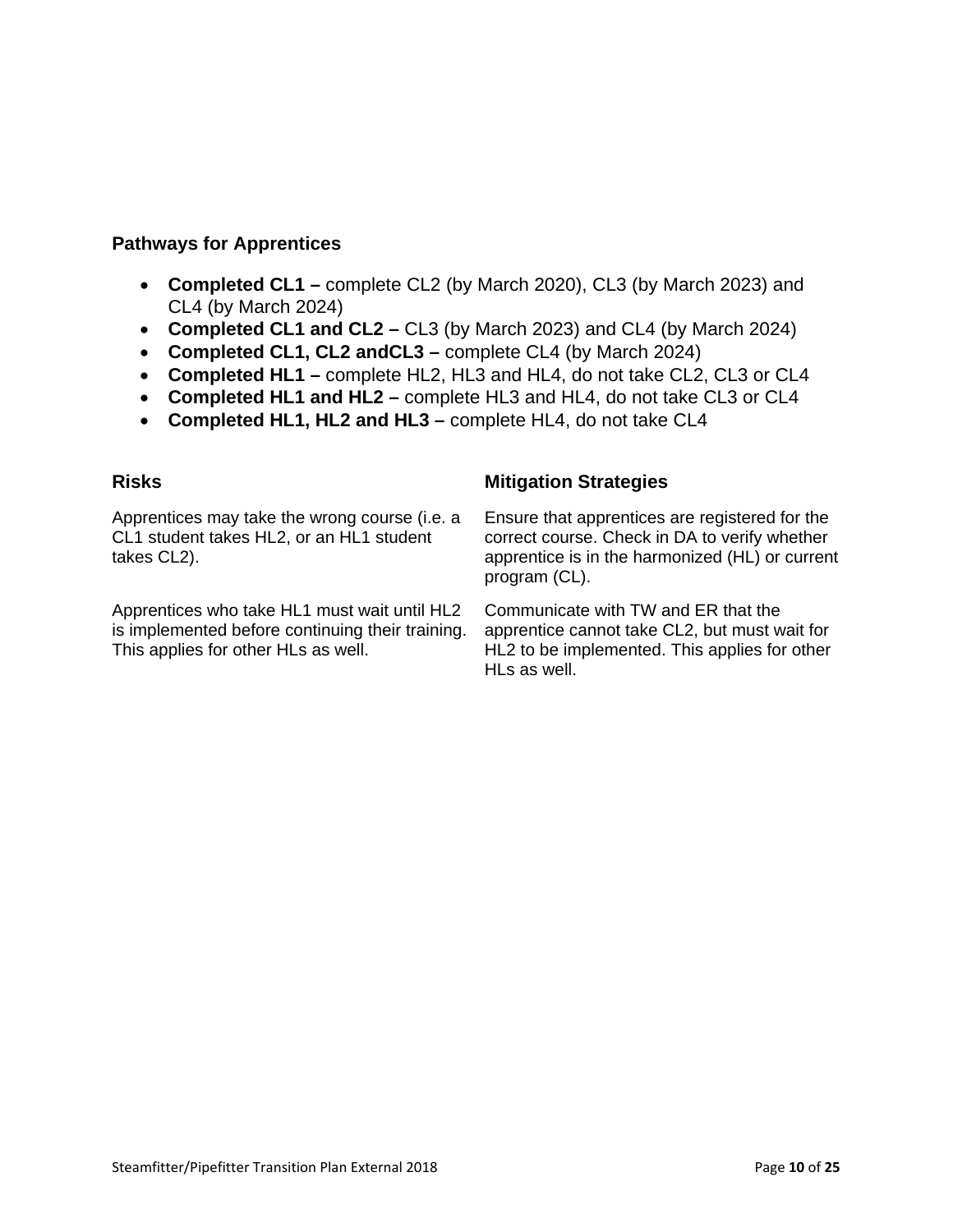### **Pathways for Current Apprentices (Summary)**

<span id="page-10-0"></span>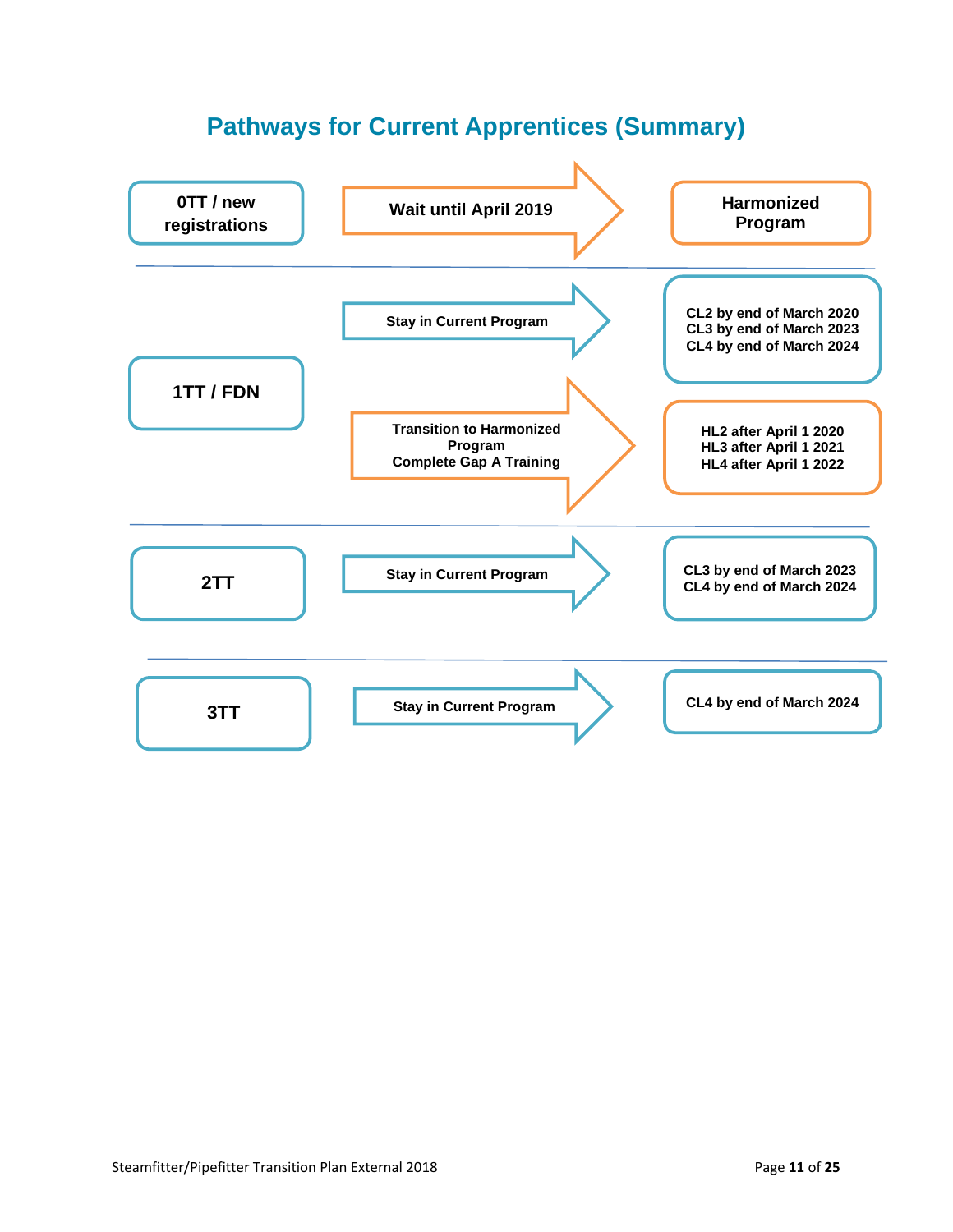### **Total Training Hours**

<span id="page-11-0"></span>The following changes to training time for Steamfitter/Pipefitter will come into effect **April 1, 2019**:

- Increased technical training hours in order to accommodate content added to the Red Seal Occupational (RSOS) and Gas B competencies **(increase of 30 hours and Level 1 and 2, and an increase of 60 hours at Level 3)**
- Increase of work-based training (WBT) hours in order to align with the harmonized standard of 7,200 hours of total training **(increase of 680 hours)**

#### **Apprenticeship Pathway**

| <b>Current Program</b>                 | <b>Hours</b> |
|----------------------------------------|--------------|
| <b>Technical Training</b>              | 780          |
| Level $1 = 180$ hours                  |              |
| Level $2 = 180$ hours                  |              |
| Level $3 = 180$ hours                  |              |
| Level $4 = 240$ hours                  |              |
| <b>WBT Hours</b>                       | 5,620        |
| <b>Current Total Training Hours</b>    | 6,400        |
|                                        |              |
| <b>Harmonized Program</b>              | <b>Hours</b> |
| <b>Technical Training</b>              | 900          |
| Level $1 = 210$ hours                  |              |
| Level $2 = 210$ hours                  |              |
| Level $3 = 240$ hours                  |              |
| Level $4 = 240$ hours                  |              |
| <b>WBT Hours</b>                       | 6,300        |
| <b>Harmonized Total Training Hours</b> | 7,200        |

#### **Challenge Pathway and Sign-off Authority**

| <b>Current Program</b>                           | <b>Hours</b>     |
|--------------------------------------------------|------------------|
| <b>WBT Hours</b>                                 | 5,620            |
| <b>ITA Formula for Calculating Challenge WBT</b> | X <sub>1.5</sub> |
| <b>Current Challenge WBT Hours</b>               | 8,430            |
|                                                  |                  |
| <b>Harmonized Program</b>                        |                  |
|                                                  | <b>Hours</b>     |
| <b>Harmonized WBT Hours</b>                      | 6,300            |
| <b>ITA Formula for Calculating Challenge WBT</b> | X <sub>1.5</sub> |

**NOTE:** If TWs complete the current program, the WBT hours for that program will apply. If they transition, they will need to complete under the new requirements.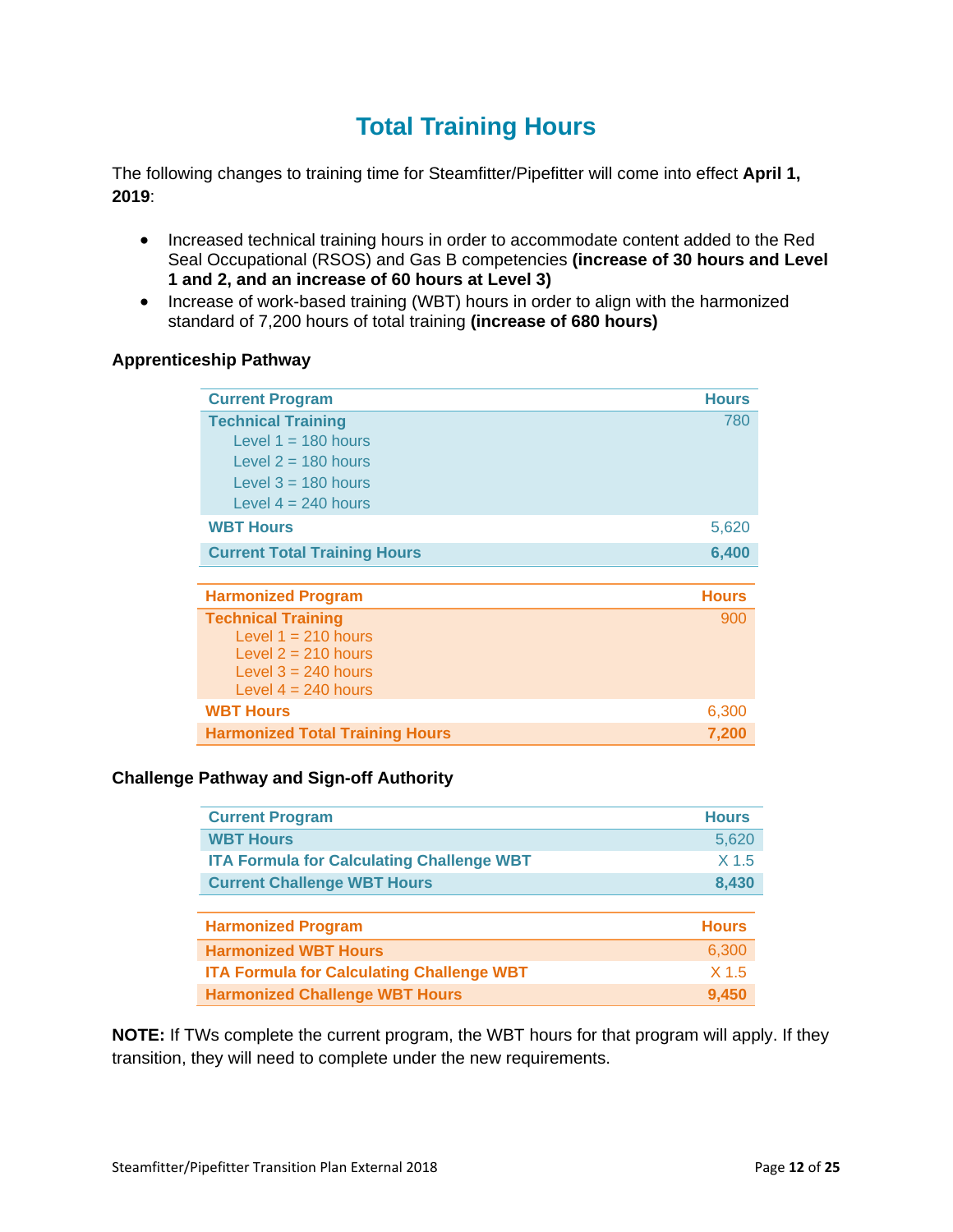### **Exams**

#### <span id="page-12-0"></span>**Exams for the Harmonized Program**

Because the harmonized Steamfitter/Pipefitter program has four levels of technical training there will be a standardized level exam (SLE) for HL1, HL2 and HL3. Apprentices completing HL4 will take the IPSE as their final exam.

| Exam            | <b>Exam Development</b> | <b>Exam Launch (tentative)</b> |
|-----------------|-------------------------|--------------------------------|
| HL <sub>1</sub> | Summer 2018             | <b>Fall 2019</b>               |
| HL <sub>2</sub> | Summer 2019             | <b>Fall 2020</b>               |
| HL3             | Summer 2020             | <b>Fall 2021</b>               |

Each harmonized SLE will need to be piloted with the first cohort of apprentices that complete each harmonized level and then further validated by peer review. This means the respective harmonized SLEs will not launch until the at least the tentative launch schedule. For any harmonized classes that finish before the launch of the harmonized SLE, the final mark for the level will be based solely on in-class assessments. **An OPSN will be sent to announce the launch of each harmonized SLE.**

The SLEs for current levels will be available for those classes. It will be crucial to ensure that classes are writing the exam that matches the course they have completed. *When requesting an exam, please indicate whether it is for a harmonized (HL) or current (CL) class***.**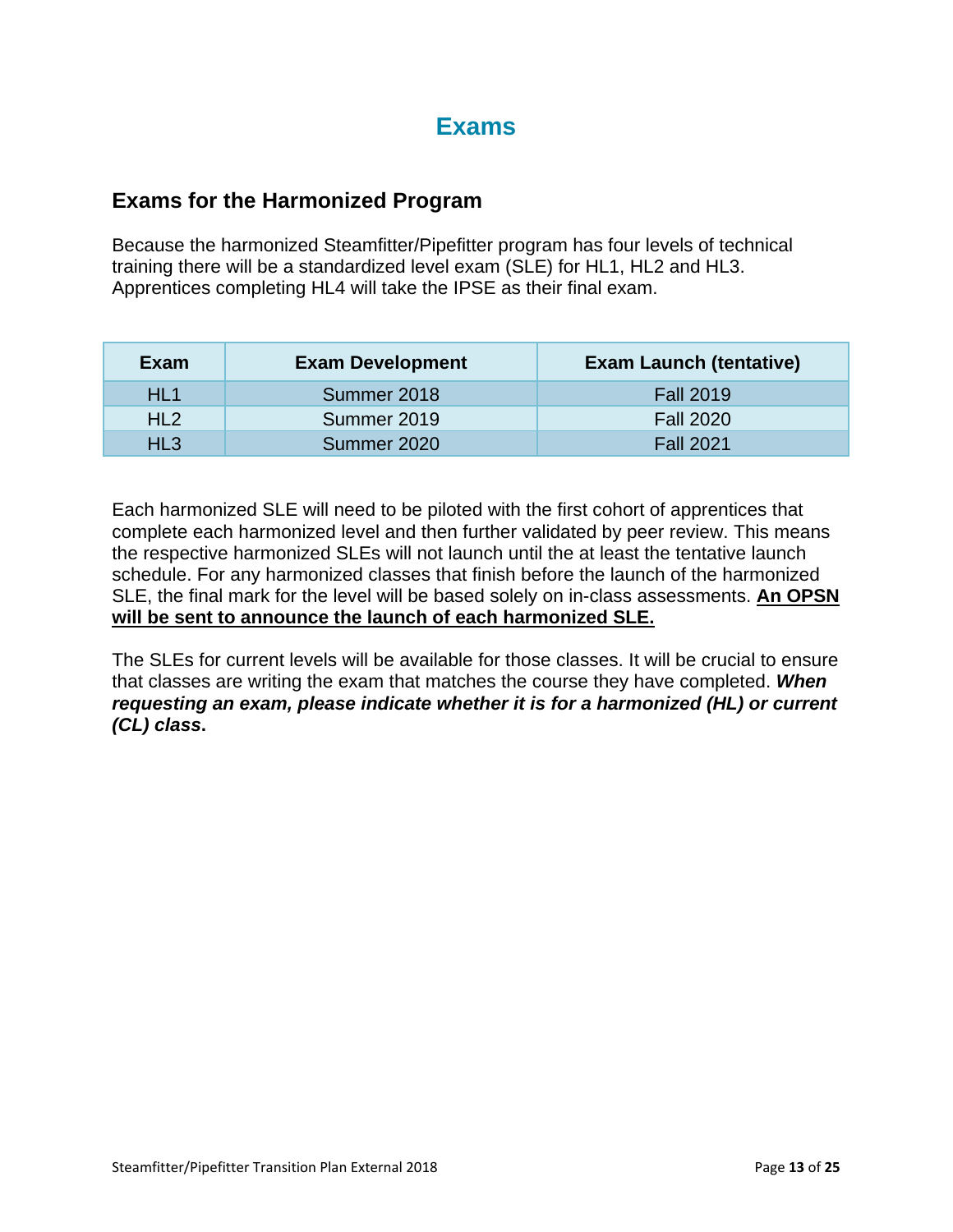### **Appendix A: Details of Gaps**

### **GAP A: CL1→HL2**

#### **Gap (Missing Content)**

<span id="page-13-0"></span>This table lists the content that a student will be **missing** if they have completed Current Level 1 (CL1) and then take Harmonized Level 2 (HL2).

|                | <b>Competency</b>                                                         | <b>Objectives/LT</b>                                                                                                                                                                                                                           | Self-<br><b>Study</b> | F <sub>2F</sub> | <b>Achievement</b><br><b>Criterial</b> |
|----------------|---------------------------------------------------------------------------|------------------------------------------------------------------------------------------------------------------------------------------------------------------------------------------------------------------------------------------------|-----------------------|-----------------|----------------------------------------|
| <b>B1</b>      | Use Common Tools and<br>Equipment                                         | Use leveling equipment to establish<br>elevations                                                                                                                                                                                              |                       | 0               | N                                      |
| B <sub>4</sub> | <b>Rigs Loads for Cranes</b>                                              | Describe crane safety<br>Describe crane types                                                                                                                                                                                                  | 3                     | $\mathbf 0$     | N                                      |
| B <sub>5</sub> | Use Welding Equipment                                                     | Describe metallurgy<br>Describe safety requirements and<br>precautions for arc welding<br>Identify welding processes, types positions,<br>joints and symbols<br>Describe the arc welding process and<br>equipment<br>Use arc welding equipment | 3                     | 3               | Y                                      |
| D <sub>5</sub> | Perform Maintenance,<br>Troubleshooting, Repairs<br>and Testing on Valves | Describe valve maintenance procedures<br>Describe valve troubleshooting procedures<br>Describe valve repair procedures<br>Describe valve testing procedures                                                                                    | $\Omega$              | 6               | N                                      |
| E1             | Fabricate Brackets,<br>Supports, Hangers, Guides<br>and Anchors           | Describe the forces that affect a piping<br>system<br>Describe types of hangers, supports, guides<br>and fasteners<br>Describe the installation of supports and<br>hangers<br>Fabricate brackets, supports, hangers,<br>guides and anchors     | $\Omega$              | 30              | Y                                      |
| F <sub>1</sub> | Use Communication<br><b>Techniques</b>                                    | Describe effective communication practices                                                                                                                                                                                                     | 6                     | $\Omega$        | N                                      |
|                |                                                                           | <b>Total Gap Hours</b>                                                                                                                                                                                                                         | 13                    | 39              |                                        |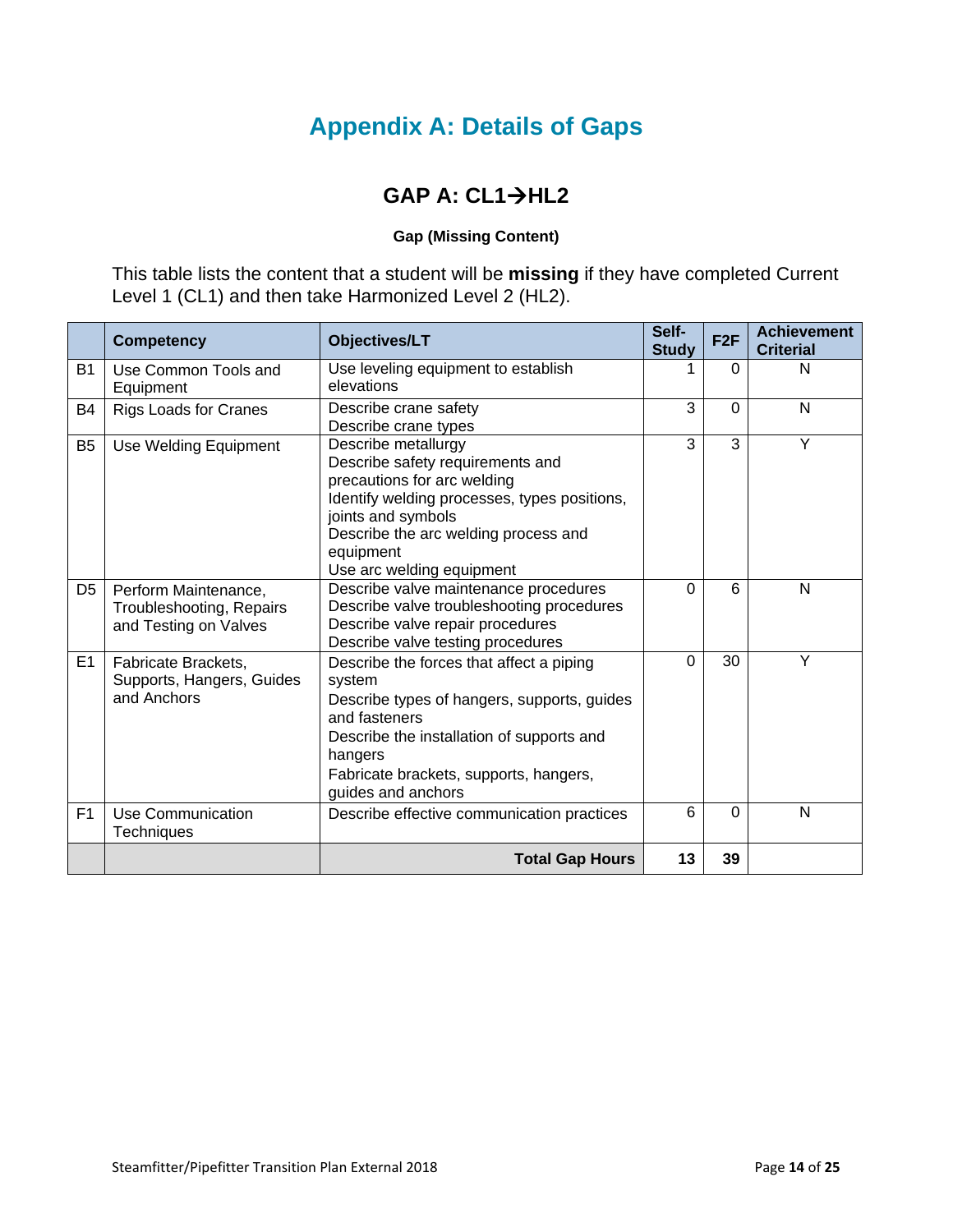#### **Overlap (Repeated Content)**

|    | <b>Competency</b>                              | <b>Objectives</b>                                                                                                                                                                                                                                                                                    | <b>Overlap Hours</b> |
|----|------------------------------------------------|------------------------------------------------------------------------------------------------------------------------------------------------------------------------------------------------------------------------------------------------------------------------------------------------------|----------------------|
| B8 | Use Technical Instruments and<br>Testers       | Describe pressure and measuring<br>tools<br>Use manometers and mechanical<br>gauges<br>Interpret pressure readings<br>Describe temperature measuring<br><i>instruments</i><br>Use temperature measuring<br><i>instruments</i><br>Describe electrical testing meters<br>Use electrical testing meters | 5.25                 |
| C3 | Use Codes, Regulations and<br><b>Standards</b> | Describe the application of codes and<br>standards                                                                                                                                                                                                                                                   |                      |
| C4 | Use Manufacturer and Supplier<br>Documentation | Describe manufacturer and supplier<br>documentation<br>Source manufacturer documentation                                                                                                                                                                                                             |                      |
|    |                                                | <b>Total Overlap Hours</b>                                                                                                                                                                                                                                                                           | 7.25                 |

This table lists the content that a student will be **repeating** if they have completed Current Level 1 (CL1) and then take Harmonized Level 2 (HL2).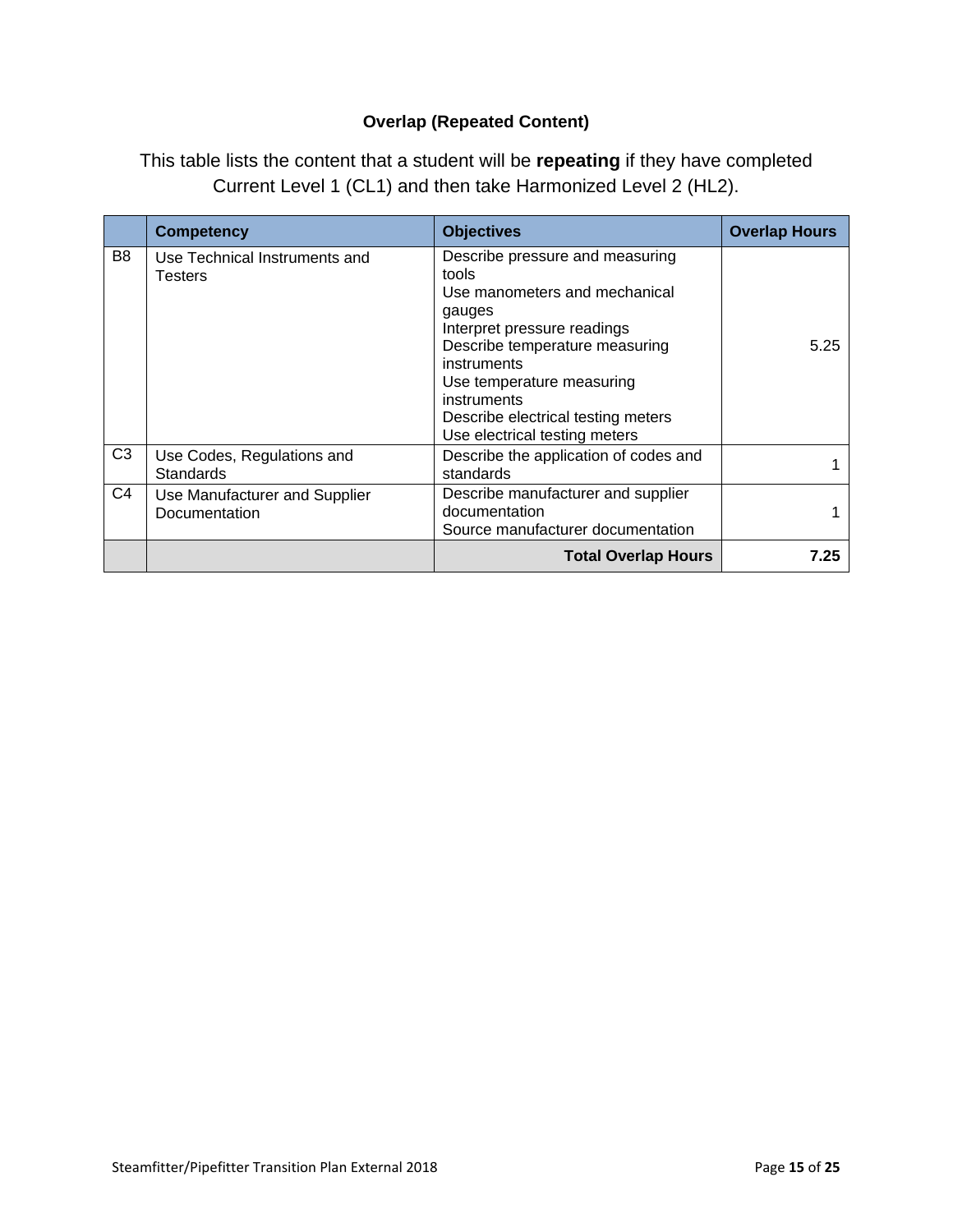### **GAP B: CL2HL3**

#### **Gap (Missing Content)**

This table lists the content that a student will be **missing** if they have completed Current Level 2 (CL2) and then take Harmonized Level 3 (HL3).

|                | <b>Competency</b>                        | <b>Objectives/LT</b>                        | Self-<br><b>Study</b> | F <sub>2</sub> F | <b>Achievement</b><br><b>Criterial</b> |
|----------------|------------------------------------------|---------------------------------------------|-----------------------|------------------|----------------------------------------|
| <b>B4</b>      | <b>Rigs Loads for Cranes</b>             | Describe crane safety                       | 3                     | $\Omega$         | N                                      |
|                |                                          | Describe crane types                        |                       |                  |                                        |
| B <sub>8</sub> | Use Technical Instruments<br>and Testers | Use combustible gas indicator               | 0.5                   | $\Omega$         | N                                      |
| C1             | Use Mathematics and                      | Describe the chemistry of combustion        | 0                     | 13               | N                                      |
|                | Science                                  | Calculate air requirements and products of  |                       |                  |                                        |
|                |                                          | combustion                                  |                       |                  |                                        |
|                |                                          | Describe draft                              |                       |                  |                                        |
|                |                                          | Describe the building as a system           |                       |                  |                                        |
| C <sub>3</sub> | Use Codes, Regulations                   | Describe the B149 Gas Code                  | 0                     | $\overline{2}$   | N                                      |
|                | and Standards                            | Interpret sections of the B149 Gas Code     |                       |                  |                                        |
| F <sub>1</sub> | Use Communication                        | Describe effective communication practices  | 6                     | $\Omega$         | N                                      |
|                | <b>Techniques</b>                        |                                             | $\Omega$              | 9                | Y                                      |
| H <sub>2</sub> | Install Equipment for                    | Describe switches                           |                       |                  |                                        |
|                | <b>Hydronic Systems</b>                  | Describe relays                             |                       |                  |                                        |
|                |                                          | Select relays                               |                       |                  |                                        |
|                |                                          | Install relays                              |                       |                  |                                        |
| K <sub>1</sub> | Use the Principles of                    | Describe single phase power characteristics |                       | $\Omega$         | N                                      |
|                | Electricity                              | Describe three phase power characteristics  |                       |                  |                                        |
|                |                                          | Identify transformers                       |                       |                  |                                        |
| L <sub>3</sub> | Select Gas-Fired Appliances              | Describe gas-fired appliances               | $\Omega$              | 12               | N                                      |
|                |                                          | <b>Total Gap Hours</b>                      | 10.5                  | 36               |                                        |

#### **Overlap (Repeated Content)**

This table lists the content that a student will be **repeating** if they have completed Current Level 2 (CL2) and then take Harmonized Level 3 (HL3).

|                | <b>Competency</b>                                                  | <b>Objectives</b>                                                                                                                                                                                                      | <b>Overlap Hours</b> |
|----------------|--------------------------------------------------------------------|------------------------------------------------------------------------------------------------------------------------------------------------------------------------------------------------------------------------|----------------------|
| B <sub>3</sub> | Use Rigging, Hoisting, Lifting and<br><b>Positioning Equipment</b> | Describe complex and critical lifts<br>Use hoisting, lifting and rigging<br>equipment in a multi-point lift for an<br>unbalanced load<br>Performa multi-point lift for an<br>unbalanced load (practical<br>assessment) |                      |
| C <sub>3</sub> | Use Codes, Regulations and<br><b>Standards</b>                     | Describe sections of the American<br><b>Standard of Mechanical Engineers</b><br>(ASME) code                                                                                                                            | 6                    |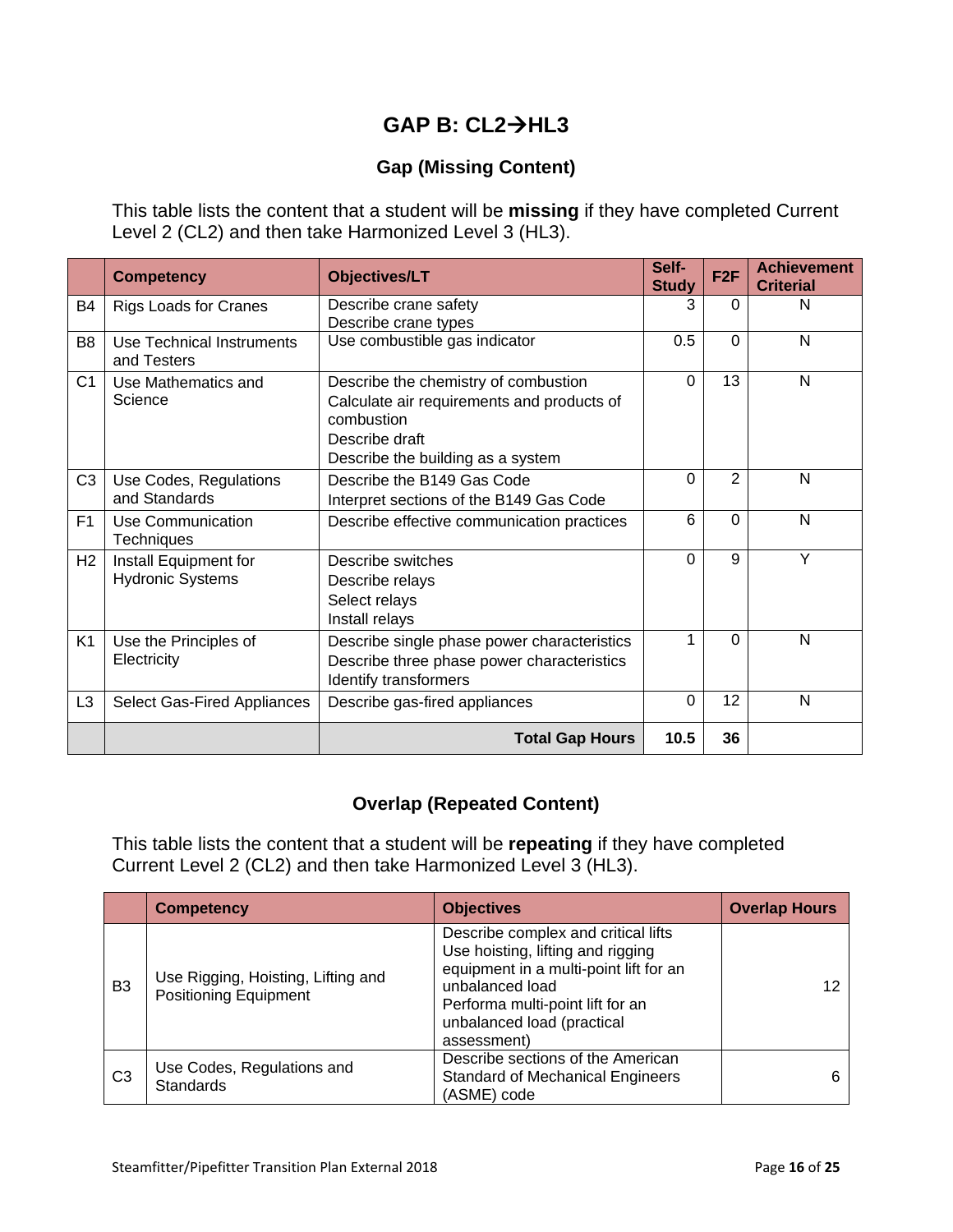|                | <b>Competency</b>                                                                      | <b>Objectives</b>                                                                                                                                                                                                                      | <b>Overlap Hours</b> |
|----------------|----------------------------------------------------------------------------------------|----------------------------------------------------------------------------------------------------------------------------------------------------------------------------------------------------------------------------------------|----------------------|
| H2             | Install Equipment for Hydronic<br>Systems                                              | Describe the principles of electrical<br>controls<br>Describe control systems for hydronic<br>systems                                                                                                                                  | 4                    |
| H <sub>3</sub> | Install Piping for Hydronic Systems                                                    | Describe the sizing of pipe and<br>components for hydronic systems<br>Describe the installation of hydronic<br>heating and cooling generating<br>systems                                                                               | 10                   |
| H4             | <b>Test Hydronic Systems</b>                                                           | Describe testing procedures for<br>hydronic systems, components and<br>controls                                                                                                                                                        | 1                    |
| H <sub>5</sub> | Repair Hydronic Systems                                                                | Describe repair procedures for<br>hydronic systems                                                                                                                                                                                     | 3                    |
| P <sub>1</sub> | Install Equipment for Hydraulic<br><b>Systems</b>                                      | Describe the principles of hydraulic<br>and fluid power<br>Describe hydraulic systems<br>Describe hydraulic system equipment<br>Describe the installation of hydraulic<br>system equipment                                             | 8                    |
| P <sub>2</sub> | Install Piping, Tubing and Hoses for<br>Hydraulic Systems                              | Describe hydraulic piping<br>Describe the installation of hydraulic<br>piping<br>Assemble a hydraulic piping system<br>(can be switched with pneumatic<br>practical)                                                                   | $\overline{7}$       |
| Q <sub>1</sub> | Install Equipment for Compressed Air<br>and Pneumatic Systems                          | Describe compressed air and<br>pneumatic systems<br>Describe compressed air and<br>pneumatic system equipment<br>Describe the installation of<br>compressed air and pneumatic<br>system equipment                                      | 8                    |
| Q2             | Install Piping, Tubing and Hoses for<br><b>Compressed Air and Pneumatic</b><br>Systems | Describe compressed air and<br>pneumatic piping and tubing<br>Describe the installation of<br>compressed air and pneumatic piping<br>and tubing<br>Assemble a pneumatic piping<br>system (can be switched with<br>hydraulic practical) | 7                    |
| Q3             | <b>Test Compressed Air and Pneumatic</b><br>Systems                                    | Describe testing for compressed air<br>and pneumatic systems                                                                                                                                                                           | 1                    |
| Q4             | Repair Compressed Air and Pneumatic<br>Systems                                         | Describe repair procedures for<br>compressed air and pneumatic<br>systems                                                                                                                                                              | $\overline{2}$       |
| U1             | Prepare System for Commissioning,<br>Start-up and Turnover                             | Describe the preparation of a system<br>for commissioning<br>Describe the preparation of a system<br>for start-up                                                                                                                      | 6                    |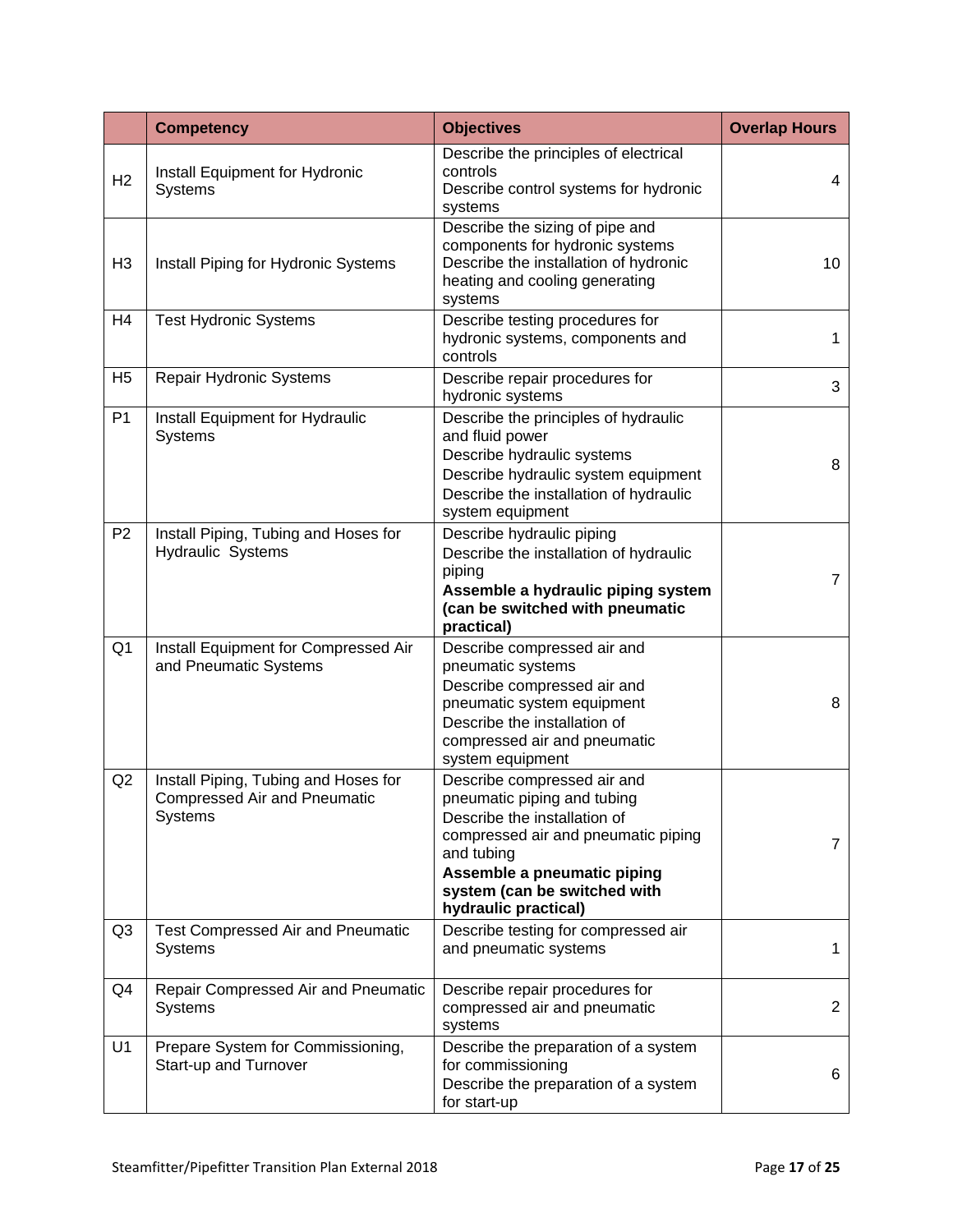|                | <b>Competency</b>                     | <b>Objectives</b>                                                                                       | <b>Overlap Hours</b> |
|----------------|---------------------------------------|---------------------------------------------------------------------------------------------------------|----------------------|
| U <sub>2</sub> | <b>Balance and Commission Systems</b> | Describe commissioning requirements<br>for piping assemblies<br>Describe commissioning<br>documentation |                      |
|                |                                       | <b>Total Overlap Hours</b>                                                                              |                      |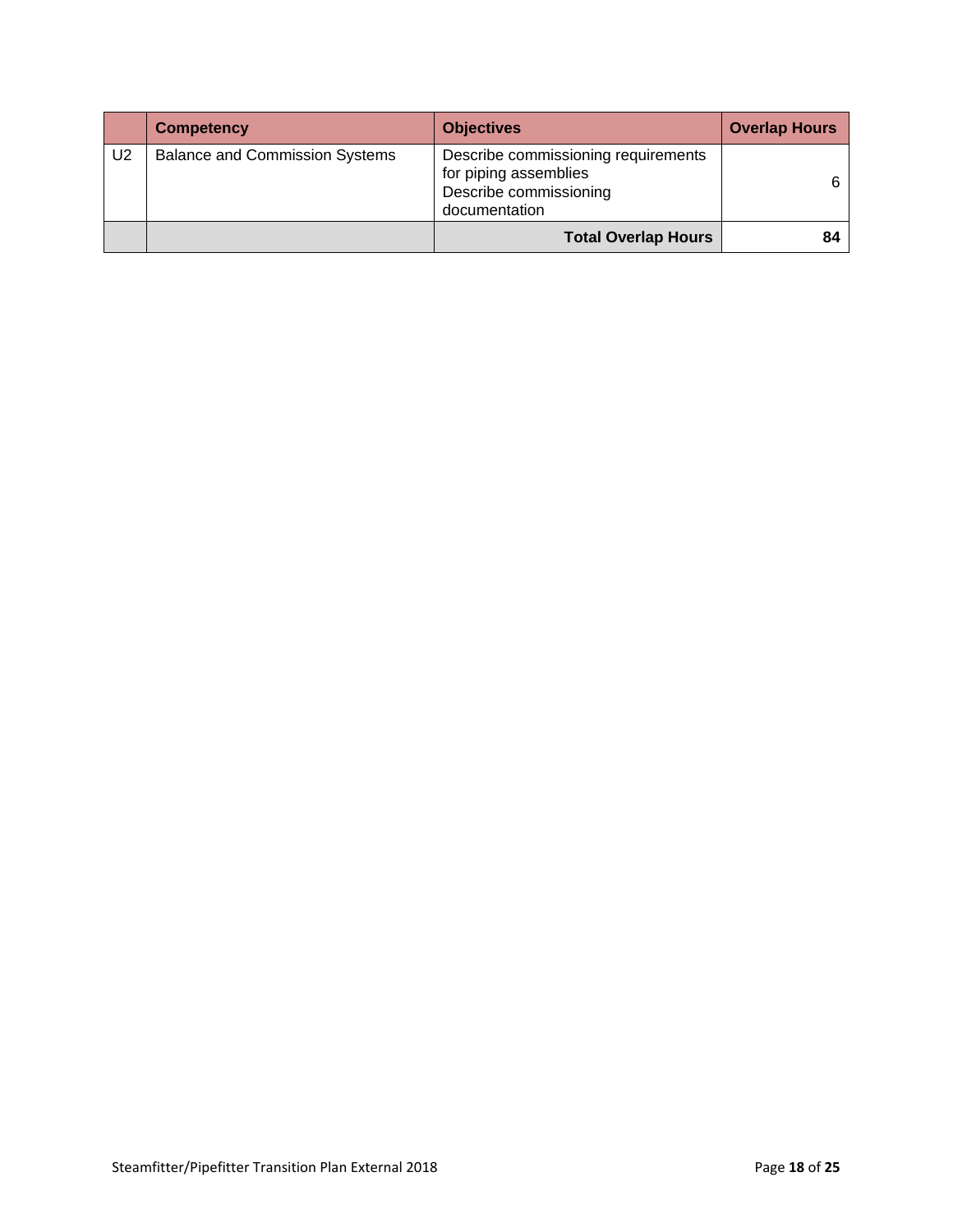### **Gap C: CL3→HL4**

#### **Gap (Missing Content)**

This table lists the content that a student will be **missing** if they have completed Current Level 3 (CL3) and then take Harmonized Level 4 (HL4).

|                | <b>Competency</b>                                                     | <b>Objectives/LT</b>                                                                                                                                                              | Self-<br><b>Study</b> | F <sub>2F</sub> | <b>Achievement</b><br><b>Criteria</b> |
|----------------|-----------------------------------------------------------------------|-----------------------------------------------------------------------------------------------------------------------------------------------------------------------------------|-----------------------|-----------------|---------------------------------------|
| B <sub>4</sub> | <b>Rigs Loads for Cranes</b>                                          | Describe crane safety<br>Describe crane types                                                                                                                                     | 3                     | 0               | N                                     |
| B <sub>8</sub> | <b>Use Technical Instruments</b><br>and Testers                       | Use combustible gas indicator (CGI)                                                                                                                                               | 0.5                   | $\Omega$        | N                                     |
| C <sub>1</sub> | Use Mathematics and<br>Science                                        | Describe the chemistry of combustion<br>Calculate air requirements and products of<br>combustion<br>Describe draft<br>Describe the building as a system                           | $\Omega$              | 13              | N                                     |
| C <sub>3</sub> | Use Codes, Regulations<br>and Standards                               | Describe the B149 Gas Code series<br>Interpret sections of the B149.1 Gas Code                                                                                                    | 0                     | $\overline{2}$  | N                                     |
| F <sub>1</sub> | <b>Use Communication</b><br>Techniques                                | Describe effective communication practices                                                                                                                                        | 6                     | $\mathbf 0$     | N                                     |
| J <sub>1</sub> | Install Equipment for<br><b>Industrial Water and Waste</b><br>Systems | Describe industrial water and waste<br>systems<br>Describe industrial water and waste system<br>equipment<br>Describe the installation of industrial water<br>and waste equipment | $\overline{0}$        | 10              | N                                     |
| J2             | Install Piping for Industrial<br>Water and Waste Systems              | Describe industrial water and waste system<br>piping<br>Describe the installation of industrial water<br>and waste system piping                                                  | $\Omega$              | 10              | N                                     |
| J3             | Test Industrial Water and<br><b>Waste Systems</b>                     | Describe testing for industrial water and<br>waste systems                                                                                                                        | $\Omega$              | 1               | N                                     |
| J4             | Repair Industrial Water and<br><b>Waste Systems</b>                   | Describe repair procedures for industrial<br>water and waste systems                                                                                                              | $\overline{0}$        | 3               | N                                     |
| K <sub>1</sub> | Use the Principles of<br>Electricity                                  | Describe single phase power<br>characteristics<br>Describe three phase power characteristics<br>Identify transformers                                                             | 1                     | $\overline{0}$  | N                                     |
| K <sub>2</sub> | Use Electrical Wiring and<br>Diagrams                                 | Identify electrical diagrams<br>Sketch a circuit<br>Analyze simple circuits<br>Describe appliance circuits<br>Sketch a ladder diagram                                             | $\Omega$              | 18              | Y                                     |
| K <sub>5</sub> | <b>Apply Wiring Practices</b>                                         | Describe wiring components<br>Describe conductor installation<br>Describe wire termination                                                                                        | $\mathbf 0$           | 12              | N                                     |
| K <sub>6</sub> | Interpret the Canadian<br>Electrical Code (CEC)                       | Describe the Canadian Electrical Code<br>Part 1                                                                                                                                   | 0                     | 6               | N                                     |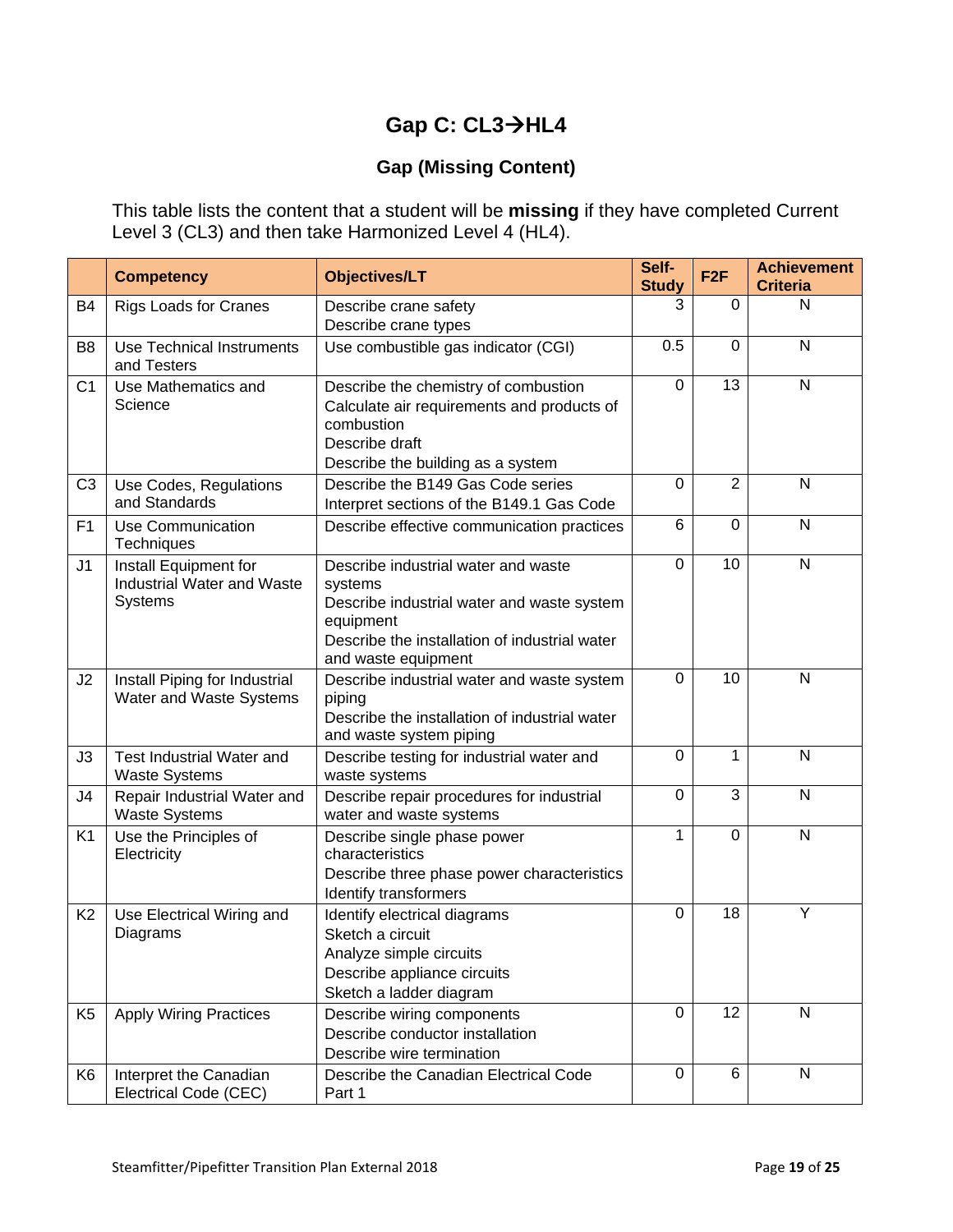|                | <b>Competency</b>                                           | <b>Objectives/LT</b>                                                                                                                                                                              | Self-<br><b>Study</b> | F <sub>2</sub> F | <b>Achievement</b><br><b>Criteria</b> |
|----------------|-------------------------------------------------------------|---------------------------------------------------------------------------------------------------------------------------------------------------------------------------------------------------|-----------------------|------------------|---------------------------------------|
|                |                                                             | Interpret the Electrical Safety Regulations<br>Size conductors<br>Describe wiring installation<br>Describe grounding and bonding<br>techniques                                                    |                       |                  |                                       |
| L2             | Select Regulators, Valves<br>and Valve Train<br>Components  | Describe manual valves<br>Describe automatic valves<br>Describe pressure regulators<br>Describe gas valve trains for appliances<br>400 MBH or less<br>Describe the operation of a gas valve train | 0                     | 12               | N                                     |
| L <sub>3</sub> | <b>Select Gas-Fired</b><br>Appliances                       | Describe gas-fired appliances                                                                                                                                                                     | 0                     | 12               | N                                     |
| L4             | Select Flame Safeguards                                     | Describe flame detectors<br>Describe ignition systems<br>Describe standing pilot/thermocouple<br>systems                                                                                          | 0                     | 6                | N                                     |
| M <sub>3</sub> | Install Regulators, Valves<br>and Valve Trains              | Describe the installation of pressure<br>regulators                                                                                                                                               | 0                     | 3.5              | N                                     |
| N <sub>1</sub> | Install Equipment for<br><b>Medical Gas Systems</b>         | Describe medical gas systems<br>Describe medical gas equipment<br>Describe the installation of medical gas<br>equipment                                                                           | 4                     | $\mathbf 0$      | N                                     |
| N <sub>2</sub> | Install Piping and Tubing for<br><b>Medical Gas Systems</b> | Describe the installation of piping for<br>medical gas systems                                                                                                                                    | 4                     | $\Omega$         | N                                     |
| N3             | <b>Test Medical Gas Systems</b>                             | Describe testing for medical gas systems                                                                                                                                                          | $\overline{2}$        | $\Omega$         | N                                     |
| N <sub>4</sub> | <b>Repair Medical Gas</b><br><b>Systems</b>                 | Describe repair procedures for medical gas<br>systems                                                                                                                                             | $\overline{2}$        | $\mathbf 0$      | N                                     |
|                |                                                             | <b>Total Gap Hours</b>                                                                                                                                                                            | 22.5                  | 108.5            |                                       |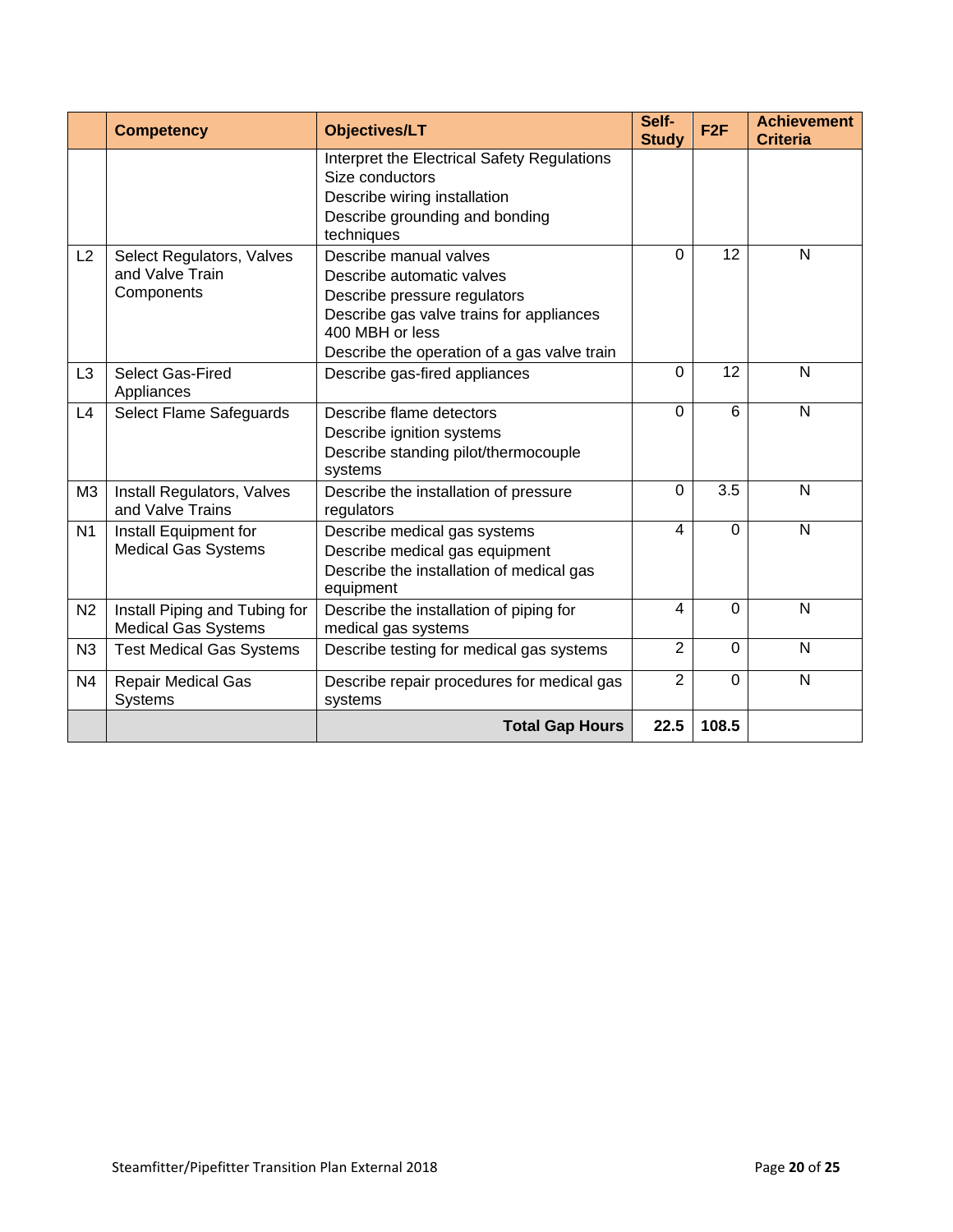### **Overlap (Repeated Content)**

This table lists the content that a student will be **repeating** if they have completed Current Level 3 (CL3) and then take Harmonized Level 4 (HL4).

|                | <b>Competency</b>                                                  | <b>Objectives</b>                                                                                                                                                                                                                                                                                                                                                                                                         | <b>Overlap Hours</b> |
|----------------|--------------------------------------------------------------------|---------------------------------------------------------------------------------------------------------------------------------------------------------------------------------------------------------------------------------------------------------------------------------------------------------------------------------------------------------------------------------------------------------------------------|----------------------|
| B <sub>3</sub> | Use Rigging, Hoisting, Lifting and<br><b>Positioning Equipment</b> | Describe complex and critical lifts<br>Use hoisting, lifting and rigging<br>equipment in a multi-point lift for an<br>unbalanced load<br>Perform a multi-point lift for an<br>unbalanced load                                                                                                                                                                                                                             | $12 \overline{ }$    |
| $\vert$ 1      | Install Equipment for Steam Systems<br>(high pressure)             | Describe high pressure steam systems<br>Describe high pressure steam<br>equipment<br>Describe sizing and selection of high<br>pressure steam equipment<br>Describe the installation of high<br>pressure steam equipment<br>Describe the installation of high<br>pressure steam piping system<br>components and their functions<br>Describe the installation and the<br>purpose of water columns, including<br>pipe sizing | 13                   |
| 12             | Install Piping for Steam and<br><b>Condensate Systems</b>          | Describe the sizing of pipe<br>Describe the installation of high<br>pressure steam piping                                                                                                                                                                                                                                                                                                                                 | 13                   |
| 13             | <b>Test Steam and Condensate Systems</b>                           | Describe hydrostatic testing for high<br>pressure steam systems                                                                                                                                                                                                                                                                                                                                                           | 1                    |
| 4              | Repair Steam and Condensate<br>Systems                             | Describe repair procedures for high<br>pressure steam systems                                                                                                                                                                                                                                                                                                                                                             | 3                    |
| M7             | <b>Commission Fuel/Air Delivery Systems</b>                        | Describe piping and tubing testing<br>requirements<br>Describe piping and tubing pressure<br>testing procedures<br>Describe purging procedures for piping<br>and tubing under 4 inch diameter                                                                                                                                                                                                                             | 6                    |
| P <sub>1</sub> | Install Equipment for Hydraulic<br><b>Systems</b>                  | Describe the principles of hydraulic<br>and fluid power<br>Describe hydraulic systems<br>Describe hydraulic system equipment<br>Describe the installation of hydraulic<br>system equipment                                                                                                                                                                                                                                | 8                    |
| P <sub>2</sub> | Install Piping, Tubing and Hoses for<br>Hydraulic Systems          | Describe hydraulic piping<br>Describe the installation of hydraulic<br>piping<br>Assemble a hydraulic piping system<br>(can be switched with pneumatic                                                                                                                                                                                                                                                                    | $\overline{7}$       |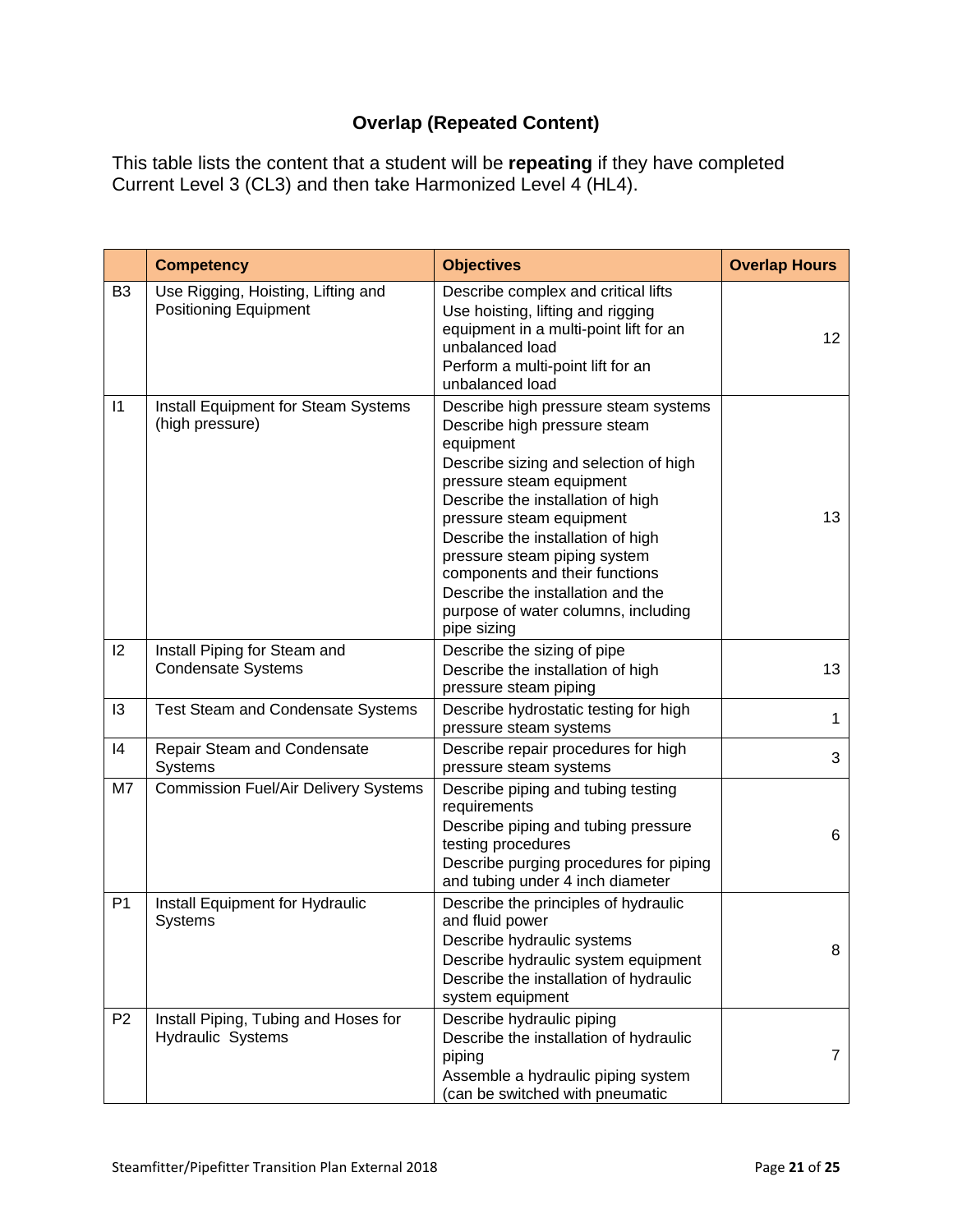|                | <b>Competency</b>                                                                      | <b>Objectives</b>                                                                                                                                                                                                                      | <b>Overlap Hours</b> |
|----------------|----------------------------------------------------------------------------------------|----------------------------------------------------------------------------------------------------------------------------------------------------------------------------------------------------------------------------------------|----------------------|
|                |                                                                                        | practical)                                                                                                                                                                                                                             |                      |
| P <sub>3</sub> | <b>Test Hydraulic Systems</b>                                                          | Describe testing for hydraulic systems                                                                                                                                                                                                 | 1                    |
| P <sub>4</sub> | <b>Repair Hydraulic Systems</b>                                                        | Describe repair procedures for<br>hydraulic systems                                                                                                                                                                                    | $\overline{2}$       |
| Q <sub>1</sub> | Install Equipment for Compressed Air<br>and Pneumatic Systems                          | Describe compressed air and<br>pneumatic systems<br>Describe compressed air and<br>pneumatic system equipment<br>Describe the installation of<br>compressed air and pneumatic<br>system equipment                                      | 8                    |
| Q2             | Install Piping, Tubing and Hoses for<br><b>Compressed Air and Pneumatic</b><br>Systems | Describe compressed air and<br>pneumatic piping and tubing<br>Describe the installation of<br>compressed air and pneumatic piping<br>and tubing<br>Assemble a pneumatic piping system<br>(can be switched with hydraulic<br>practical) | 4                    |
| Q <sub>3</sub> | <b>Test Compressed Air and Pneumatic</b><br>Systems                                    | Describe testing for compressed air<br>and pneumatic systems                                                                                                                                                                           | $\mathbf{1}$         |
| Q4             | Repair Compressed Air and Pneumatic<br>Systems                                         | Describe repair procedures for<br>compressed air and pneumatic<br>systems                                                                                                                                                              | $\overline{2}$       |
| U1             | Prepare System for Commissioning,<br>Start-up and Turnover                             | Describe the preparation of a system<br>for commissioning<br>Describe the preparation of a system<br>for start-up                                                                                                                      | 6                    |
| U <sub>2</sub> | <b>Balance and Commission Systems</b>                                                  | Describe commissioning requirements<br>for piping assemblies<br>Describe commissioning<br>documentation                                                                                                                                | 6                    |
|                |                                                                                        | <b>Total Overlap Hours</b>                                                                                                                                                                                                             | 96                   |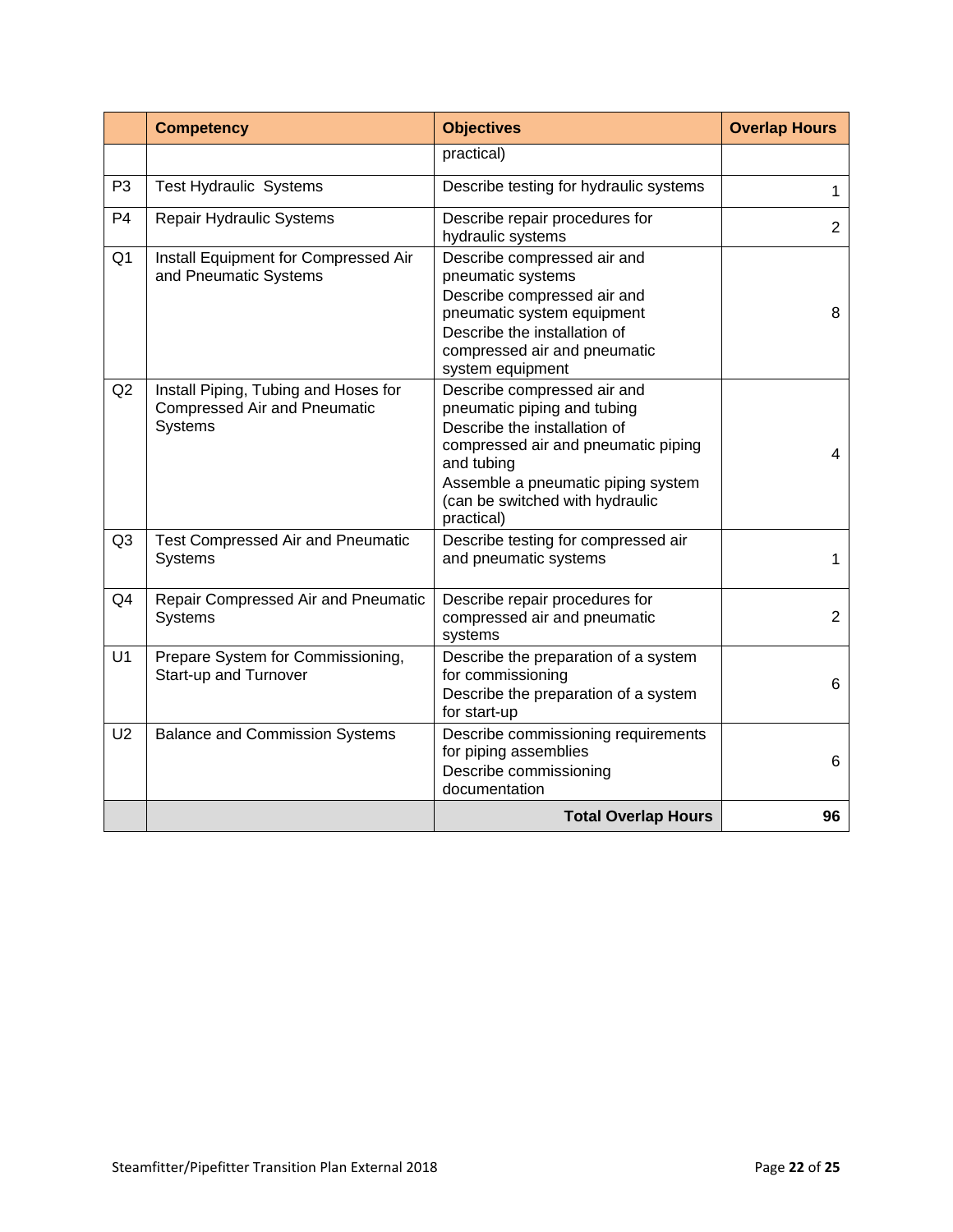### **Appendix B: Overall Communication Plan**

<span id="page-22-0"></span>

| <b>Audience</b>                     | <b>Purpose</b>                                                                                                                                               | <b>Mode</b>                                                                                 |
|-------------------------------------|--------------------------------------------------------------------------------------------------------------------------------------------------------------|---------------------------------------------------------------------------------------------|
| <b>Training</b><br><b>Providers</b> | To announce the changes to training standards and the<br>publication of a new Program Outline and Program Profile<br>on the trade webpage on the ITA website | Official Program Standards<br>Notification (OPSN) via email and<br>posting on trade webpage |
| <b>Training</b><br><b>Providers</b> | To plan for transitioning to the new program                                                                                                                 | Webinar(s), phone calls and/or face to<br>face meetings                                     |
| Training<br><b>Providers</b>        | To announce the final transition plan                                                                                                                        | Program Update and Transition Plan<br>via email and posting on trade<br>webpage             |
| <b>Training</b><br><b>Providers</b> | To announce the launch of the harmonized level exams                                                                                                         | OPSN via email and posting on trade<br>webpage                                              |
| <b>Employers</b>                    | To gather input on transition scenarios                                                                                                                      | Webinar(s), phone calls and/or face to<br>face meetings                                     |
| <b>Employers</b>                    | To inform on the upcoming changes to the program and<br>the pathways to completion for their apprentices                                                     | Letters sent through ITA Direct<br>Access (DA)                                              |
| <b>Employers</b>                    | To inform on the upcoming changes to the program and<br>the pathways to completion for their apprentices                                                     | Presentations at Program Advisory<br>Committees (PAC) and other industry<br>events          |
| <b>Apprentices</b>                  | To inform on the upcoming changes to the program and<br>their pathways to completion                                                                         | Letters sent through ITA Direct<br>Access (DA)                                              |
| <b>Apprentices</b>                  | To inform on the upcoming changes to the program and<br>their pathways to completion                                                                         | Targeted outreach via phone and<br>email                                                    |
| <b>Apprentices</b>                  | To inform on the upcoming changes to the program and<br>their pathways to completion                                                                         | Classroom visits by Apprenticeship<br>Advisors                                              |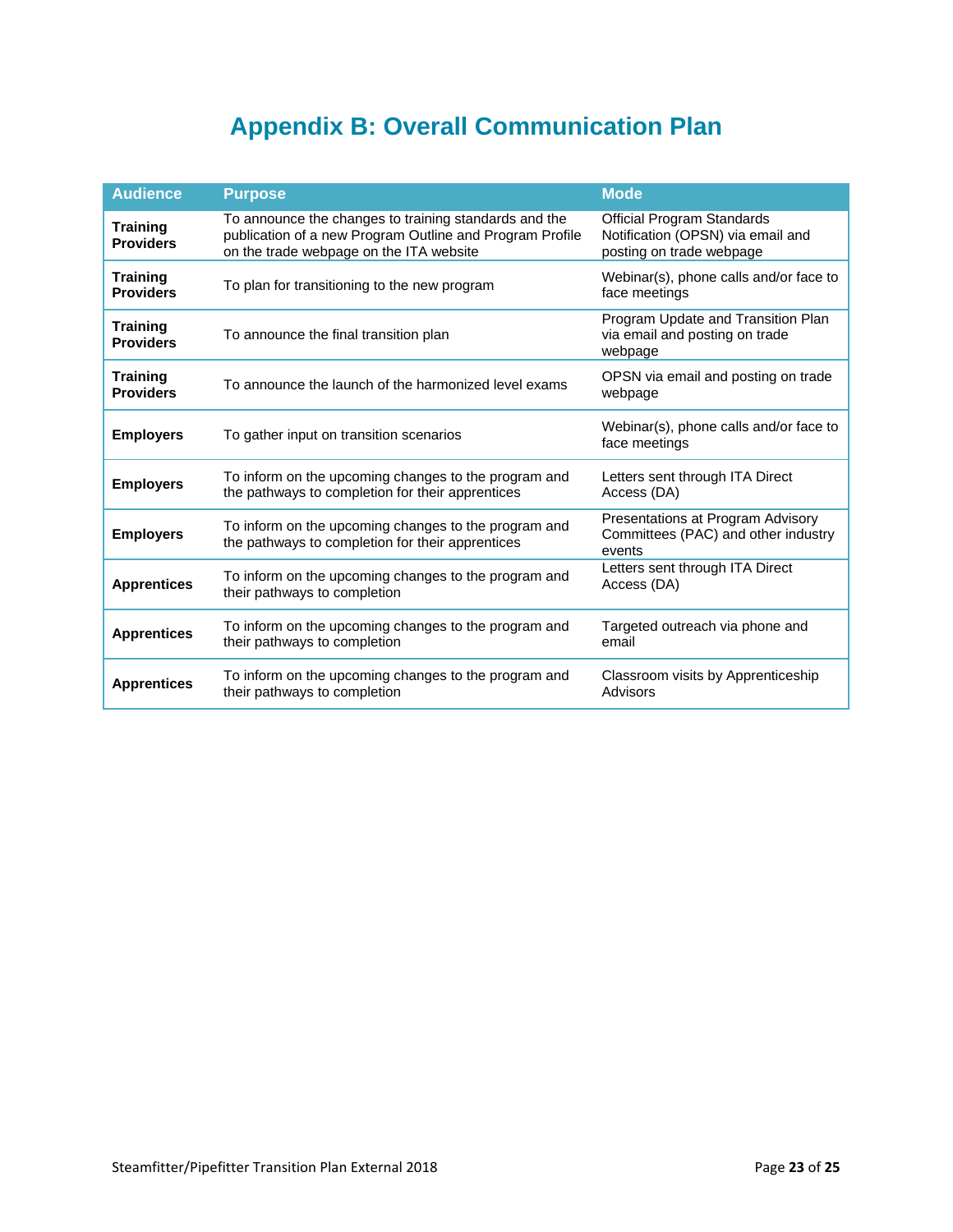<span id="page-23-0"></span>

### **Appendix C: Transition Map**

Last Updated: May 29, 2018